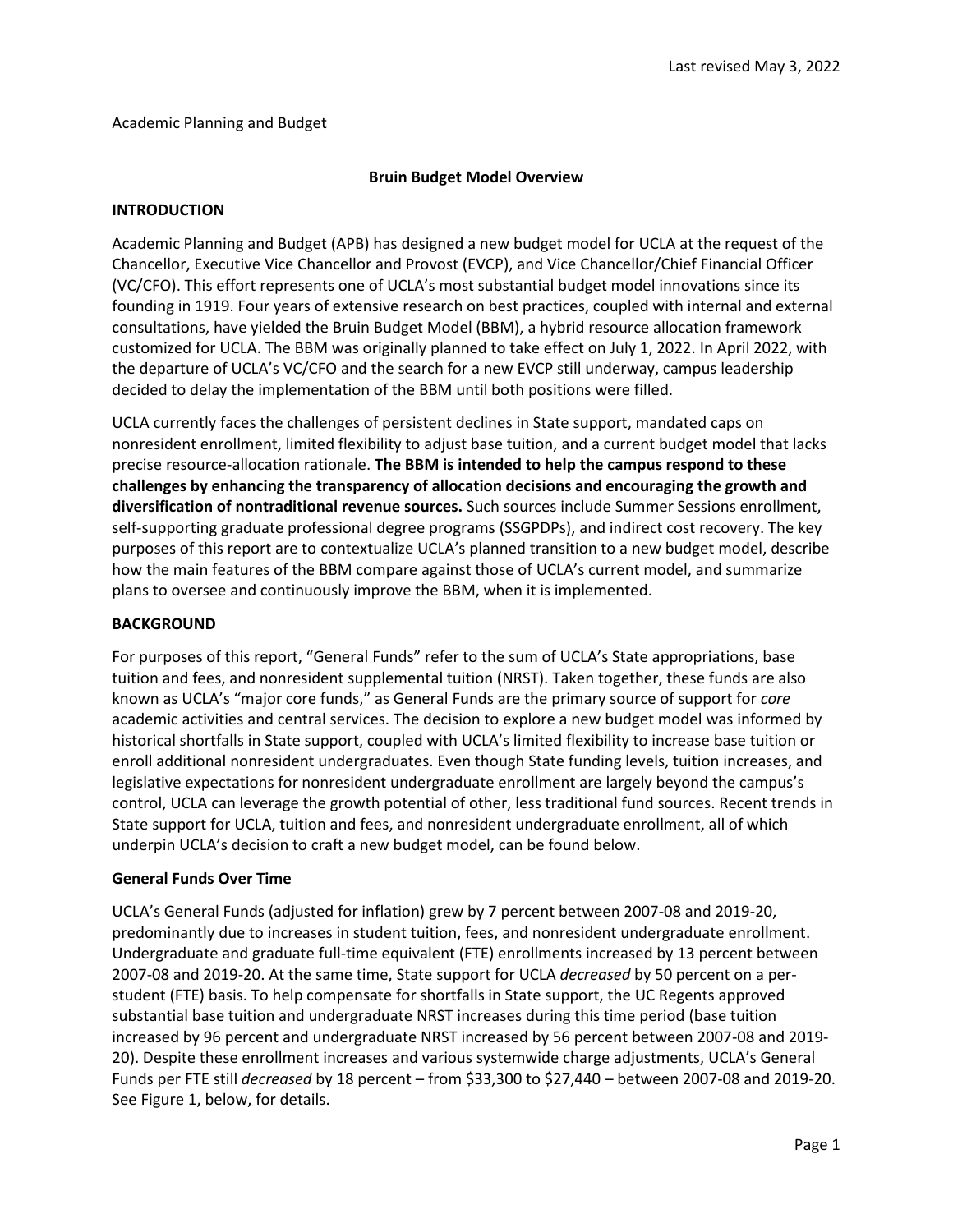

**Figure 1: UCLA's Total FTE Enrollment and General Funds Per Student over Time (Adj. for Inflation)<sup>1</sup>**

In 2007-08, just before the Great Recession, the State provided UCLA with 76 percent of its General Funds. This figure has since dropped to 46 percent. As a result, the composition of UCLA's General Funds has changed, with student tuition, fees, and NRST growing in prominence over time. See Figure 2, below, for details.





This downward trend in public support and subsequent increased reliance on student tuition and fees at UCLA mirrors a larger trend in public higher education in the United States. According to the State Higher Education Executive Officers Association (SHEEO), public higher education appropriations per FTE

 $\overline{\phantom{a}}$ 

<sup>&</sup>lt;sup>1</sup> Figures 1 and 2 include only State-supported FTE enrollments. Similarly, the tuition/fee figures included in the General Fund totals of these displays exclude those fees paid by students in self-supporting degree programs.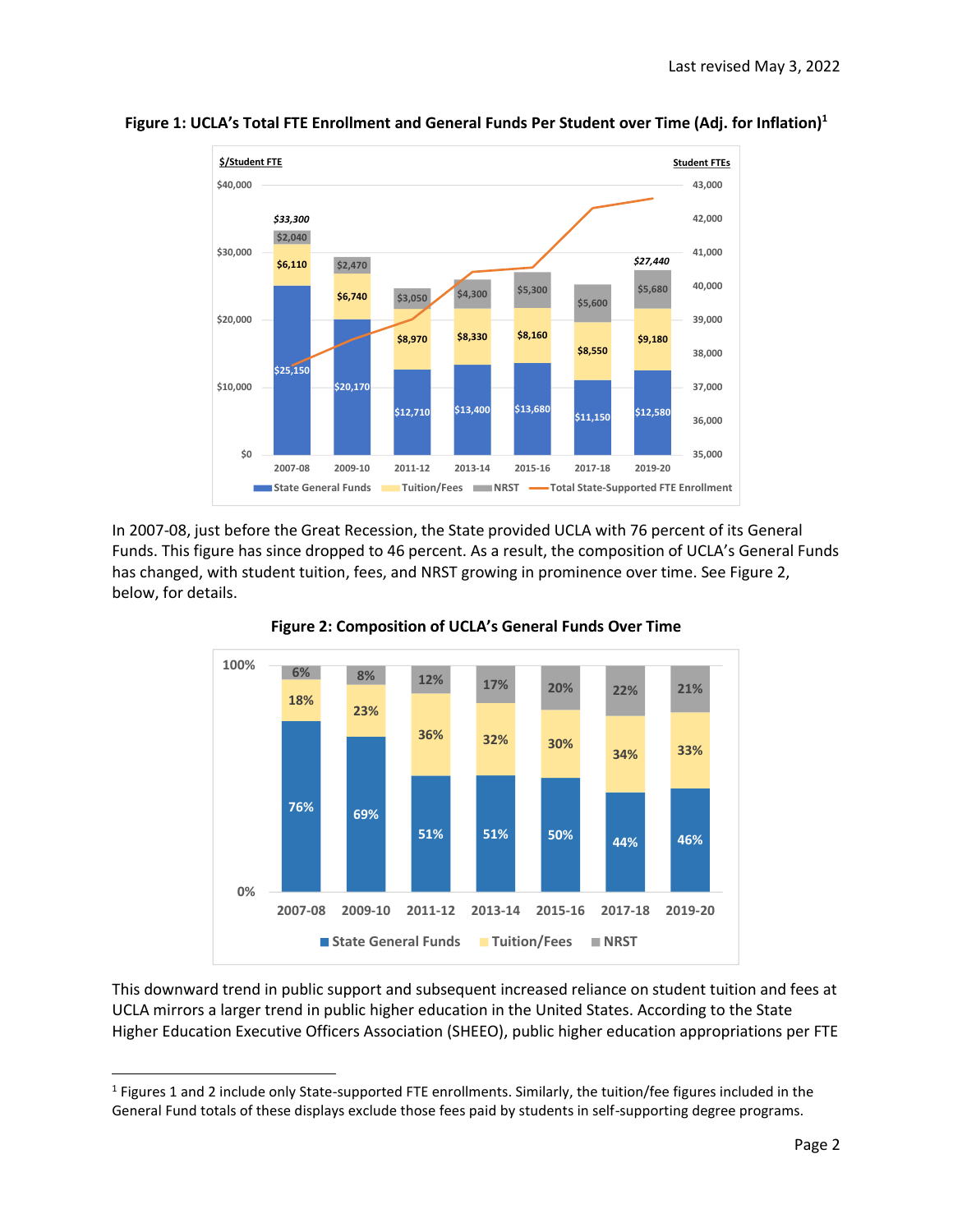student in the U.S. in 2020 were 14 percent lower than those of 2001 and 6 percent lower than those of 2008, adjusted for inflation.<sup>2</sup>

One traditional response to declining State support is to increase systemwide charges to maintain campus operating budgets. When the UC Regents increase undergraduate base tuition and/or the Student Services Fee, the University sets aside at least 33 percent of new revenue for need-based grant assistance, so this option is also helpful for bolstering institutional financial aid packages. This option lacks long-term sustainability, however. Between 2012 and 2021, base tuition increased only once—by \$282, or 2.5 percent, in 2017. Nearly flat tuition levels since 2012 have created planning challenges for every UC campus. Beyond that, proposals to increase systemwide undergraduate charges on an acrossthe-board basis are no longer considered viable by the UC Regents. In July 2021, the Board approved a multi-year, *cohort-based* tuition and financial aid plan that applies predetermined annual increases in systemwide charges (base tuition, the Student Services Fee, and NRST) only to incoming cohorts of undergraduates. For graduate students, by contrast, the approved plan pegs annual increases in base tuition and the Student Services Fee to the rate of inflation as of the first year, and assesses those increases on an across-the-board basis (as opposed to a cohort basis). Although these approved tuition and fee increases – which will take effect for the first cohort in the 2022-23 academic year – will play a critical role in supporting UCLA's operations, their full effects will not be felt until the phase-in period of cohort-based tuition is complete in 2026-27.

Even when cohort tuition matures in 2026, UCLA's best-case scenario will be for State appropriations and base tuition to increase annually by the rate of inflation. Absent additional sources of funding, budget pressures will persist because UCLA's annual personnel cost increases typically exceed the rate of inflation (currently, 86 percent of General Fund expenditures are for salaries and benefits). This phenomenon is due to faculty merits and promotions, represented staff increases, and established longterm trends in health and pension costs. Furthermore, modest annual growth in the major components of UCLA's core funds will not make up for a decade of State funding reductions and frozen tuition, which has contributed to a 15-percent increase in UCLA's student-to-faculty ratio (relative to 2010). Modest growth in UCLA's General Funds would also be insufficient to support UCLA's high-priority new investments, which include hiring additional staff and ladder faculty, growing graduate student support, and addressing deferred maintenance needs for campus facilities.

Another traditional response to declining State support is to increase nonresident undergraduate enrollment. Nonresident undergraduates are currently assessed charges totaling \$42,324,<sup>3</sup> in addition to campus-based fees. By contrast, UCLA receives less than \$23,500<sup>4</sup> from a combination of in-state tuition, fees, and State funding for each California resident undergraduate it enrolls. UCLA relies on additional revenue from nonresident students to recruit and retain faculty, offer additional courses that lower class size, update instructional equipment, and otherwise maintain quality. Between fall 2007 and

 $\overline{a}$ 

<sup>&</sup>lt;sup>2</sup> SHEEO. *State Higher Education Finance: FY 2020*. <u>https://shef.sheeo.org/wp-</u>

[content/uploads/2021/05/SHEEO\\_SHEF\\_FY20\\_Report.pdf](https://shef.sheeo.org/wp-content/uploads/2021/05/SHEEO_SHEF_FY20_Report.pdf). SHEEO's appropriations data include state and local support for public higher education operating expenses, excluding financial aid, research, and medical education. <sup>3</sup> This figure includes Nonresident Supplemental Tuition (\$29,754), Tuition (\$11,442) and the Student Services Fee (\$1,128).

<sup>4</sup> This figure includes Tuition (\$11,442), the Student Services Fee (\$1,128), and approximately \$10,900 in State support (the State's estimated share of the marginal cost of instruction in 2021-22). Please note that this figure does not account for the portion of student fees that must be returned to financial aid.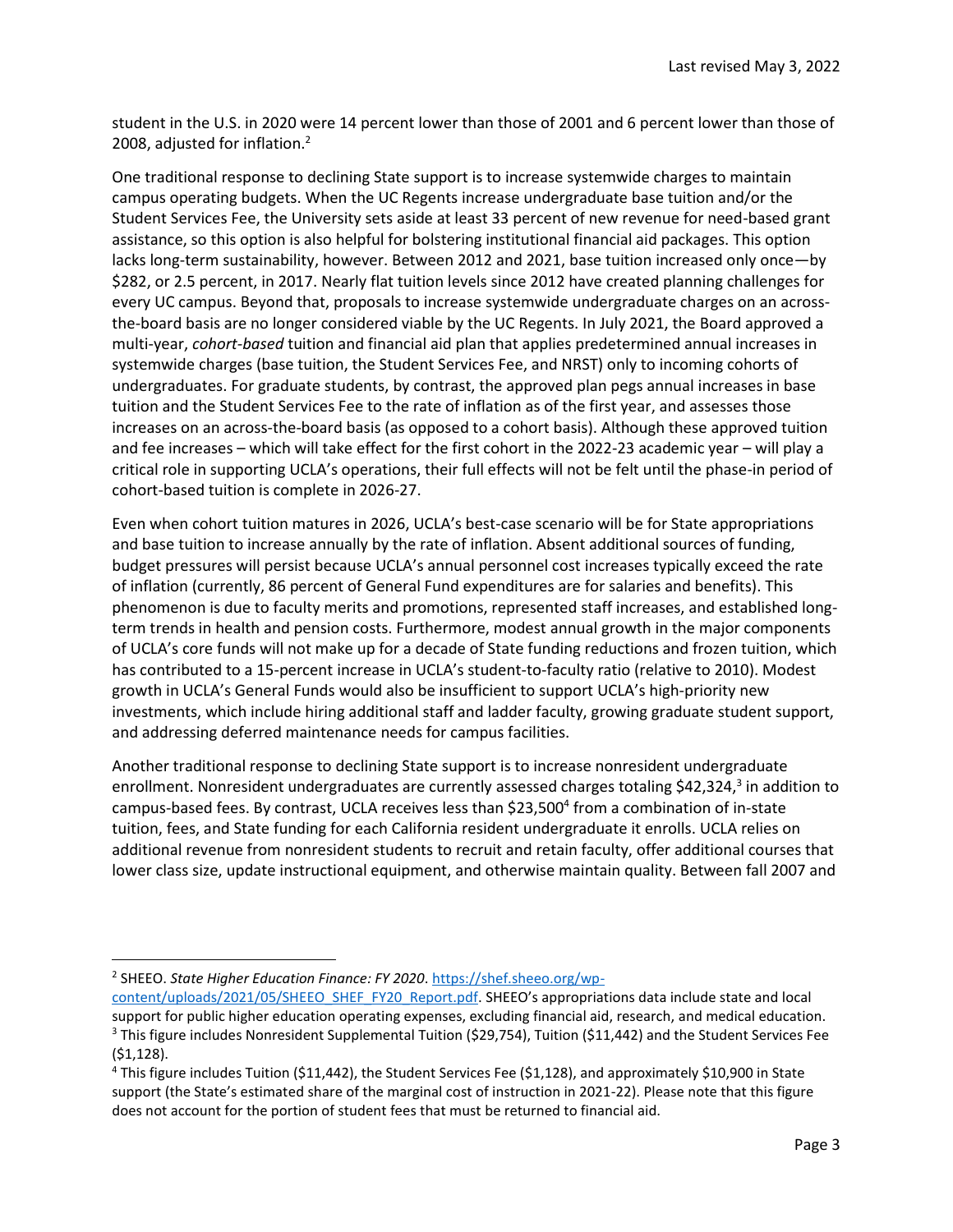fall 2017, before UC implemented caps on nonresident undergraduate enrollment, UCLA added 4,879 nonresident and 195 California resident undergraduates.<sup>5</sup>

Political support for nonresident enrollment at UC has decreased in recent years, limiting campus flexibility to grow nonresident undergraduates. A provision of the California Budget Act of 2016, for example, called upon the UC Regents to "adopt a policy that specifies a limit on the number of nonresident students enrolled" as a condition of receiving \$18.5 million to support the enrollment of 2,500 additional California resident undergraduates in 2017-18 relative to 2016-17.<sup>6</sup> In response, the UC Regents approved *Regents Policy 2109* in May 2017.<sup>7</sup> This policy requires the following: "[a]t each campus that in academic year 2017-18 enroll[ed] fewer than 18 percent of its undergraduates from outside California, California residents shall continue to represent a minimum of 82 percent of all undergraduate students." For all other campuses, which included UCLA, the policy limited nonresident undergraduate enrollment to the proportions they enrolled in 2017-18. As a result of this policy, UCLA's nonresident undergraduate cap is currently 22.6 percent.

The 2021 Budget Act (the latest Budget Act as of this writing) further restricts nonresident enrollment at UCLA. According to the statute, the Legislature intends to reduce the number of nonresident undergraduate students at Berkeley, UCLA, and San Diego such that "nonresident undergraduate enrollment at each campus comprises no more than 18 percent of total undergraduate enrollment by the 2026-27 academic year."<sup>8</sup> The State has expressed the intent to fund the first phase of this reduction in 2022-23. Of course, UCLA's core funds would decline dramatically if the campus phased down nonresident undergraduate enrollment without ongoing State support to offset the associated decrease in revenues.

# **UCLA's Budget Savings Program: Origins and Outcomes**

In response to the financial pressures described above, and in order to expand opportunities for central investment in strategic priorities, UCLA initiated a \$100 million budget savings and reallocation program in March 2019. This savings program entailed the following: \$25 million in permanent budget reductions to central administrative units; \$25 million in a one-time, central recapture of unit reserves in excess of reserve targets<sup>9</sup>; repurposing \$25 million in one-time gift funds for expenses previously covered by UCLA's General Funds; and \$25 million in other budget-strengthening actions, such as improving the campus's indirect cost recovery rate and capitalizing on new investment strategies from the UC Office of the President (UCOP) to enable higher returns from working capital. This iteration of UCLA's savings program was only partially executed, as UCLA's financial conditions changed dramatically in the wake of the COVID-19 pandemic. In particular, funds were recaptured from unit reserves in excess of their

- $6$  California Budget Act of 2016. Provision 4.1 (a)(2) of section 6440-001-0001.
- https://leginfo.legislature.ca.gov/faces/billTextClient.xhtml?bill\_id=201520160SB826.

 $7$  The full text of this policy can be found here:

 $\overline{\phantom{a}}$ 

- [https://regents.universityofcalifornia.edu/governance/policies/2109.html.](https://regents.universityofcalifornia.edu/governance/policies/2109.html)
- <sup>8</sup> California Budget Act of 2021. Provision 43 of section 6440-001-0001.

<sup>5</sup> UCOP. *Fall Enrollment at a Glance* dashboard[. https://www.universityofcalifornia.edu/infocenter/fall-enrollment](https://www.universityofcalifornia.edu/infocenter/fall-enrollment-glance)[glance.](https://www.universityofcalifornia.edu/infocenter/fall-enrollment-glance)

[https://leginfo.legislature.ca.gov/faces/billTextClient.xhtml?bill\\_id=202120220AB128.](https://leginfo.legislature.ca.gov/faces/billTextClient.xhtml?bill_id=202120220AB128)

<sup>&</sup>lt;sup>9</sup> For units funded primarily by recurring appropriations, ending fiscal year reserve balances should not exceed two months of expenditures. For units with a significant percentage of their support raised annually, ending fiscal year reserve balances should not exceed four months of expenditures. The \$25 million recapture of reserve balances was designed to affect only those units whose reserves exceeded these targets.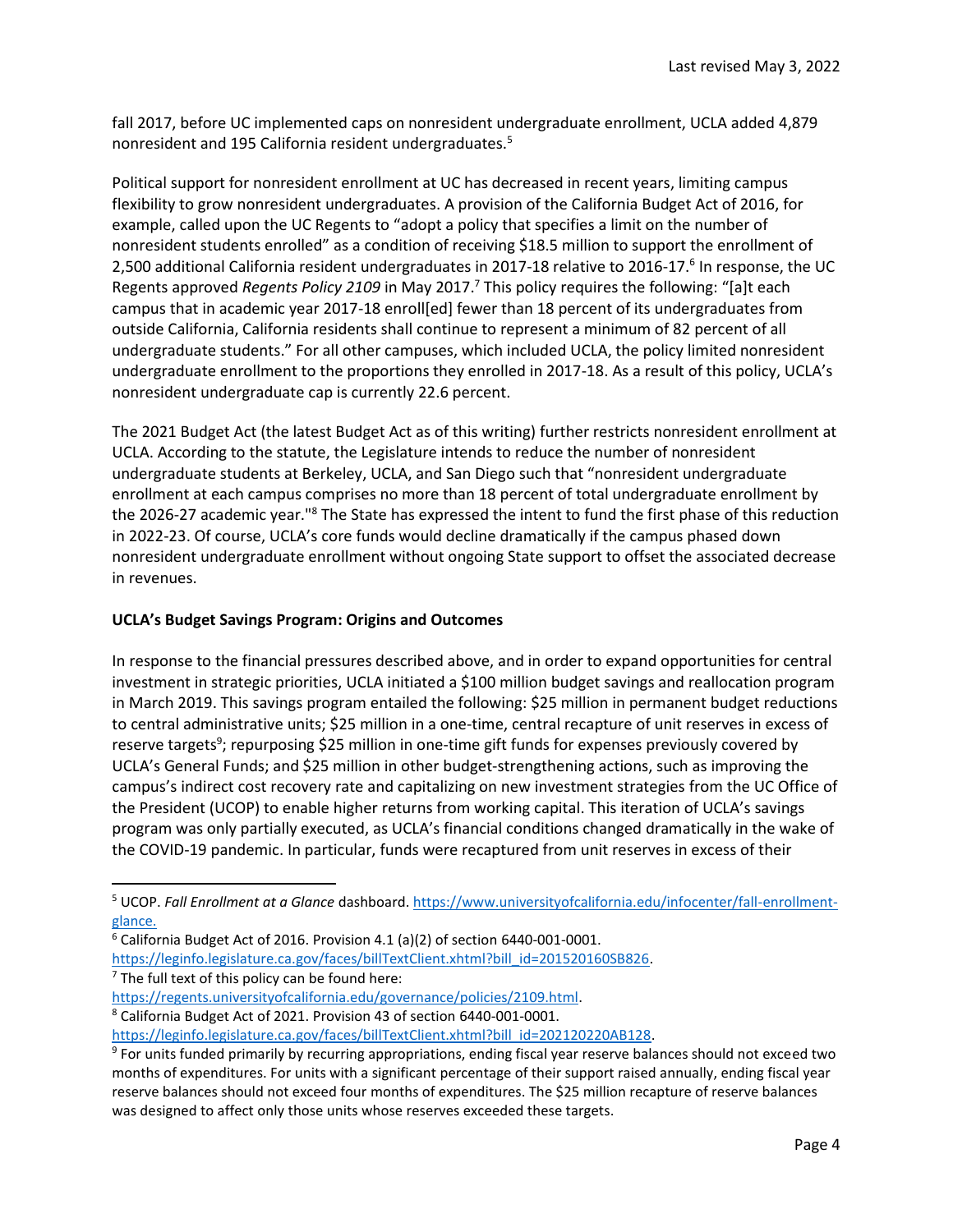targets for a one-time budget benefit of \$25 million. In addition, \$4.4 million in gift funds were allocated to summer fellowships for graduate students (\$1.3 million more than the year before), as a variation on the original plan to repurpose gift funds to cover \$25 million of General Fund expenses. Lastly, the campus is currently working with UCOP to enable higher returns on working capital.

UCLA's savings program was expanded to \$200 million in 2020, after the onset of the COVID-19 pandemic and its resulting recession. This expansion maintained a 10-percent cut to the permanent budgets of academic units and increased the permanent budget cuts of central administrative units to 15 percent. Informing this expansion was the UC Regents' understandable decision, in light of the extraordinary losses resulting from the pandemic, to defer consideration of a systemwide cohort-based tuition proposal, originally brought to the Board for action in March 2020. The profound effects of the pandemic on California's economy also informed the decision to expand UCLA's savings program: The state's projected surplus of \$5.6 billion in January 2020 devolved into an estimated deficit of \$54.3 billion by May 2020. By mid-2021, the forecast for the state's economy improved substantially, and UCLA's savings targets were modified a final time to 4.5 percent for academic units and 10 percent for central administrative units. The decision to assign a higher savings rate to central administrative units was motivated by particularly high growth rates of central administrative unit budgets over the past decade, a phenomenon described in more detail in the "Current Budget Model" section below. These permanent budget reductions have a three-year phase-in period and will be fully implemented by fiscal year (FY) 2024-25.

To summarize, UCLA is faced with the challenge of sustaining excellence in instruction and research under the following conditions: persistent State funding shortfalls, a decade of flat tuition followed by a cohort-based tuition model that will take years to mature, and political resistance to nonresident enrollment. These financial pressures have necessitated not only a campus-wide budget savings program, but also an inward-look at the campus's budget model and how it might better support campus-wide needs, entrepreneurial activity, and nontraditional revenue growth (e.g., SSGPDPs, Summer Sessions, and indirect cost recovery). Features of common university budget models are discussed below.

#### **UNIVERSITY BUDGET MODELS**

 $\overline{a}$ 

For purposes of this report, a campus budget model is defined as a set of rules and parameters used for creating the budgets of schools, college divisions, academic support and research organizations, and central administrative units. This report highlights five types of budget models commonly used by institutions of higher education (IHE): incremental, zero-based, priorities/performance-based, activitybased, and Responsibility Center Management (RCM).<sup>10</sup> In practice, no single budget model can support all of the financial needs and goals of an institution. As a result, most institutions deploy hybrids of two or more budget models. Relatedly, university budget models can be situated along a spectrum of centralized to decentralized. Centralized budget models enable senior leaders to advance strategic priorities through central investment and oversight. Under decentralized budget models, by contrast, each of the units within a university controls its own expenditures and pays to fund central operations. The characteristics of the five budget model types, and the extent to which they entail centralized funding decisions, can be found in Figure 3, below.

<sup>&</sup>lt;sup>10</sup> These five budget models do not represent an exhaustive list. They are spotlighted in this report because they lend particularly important context to its discussion of centralized vs. decentralized budget models, along with various elements of UCLA's current budget model and the Bruin Budget Model.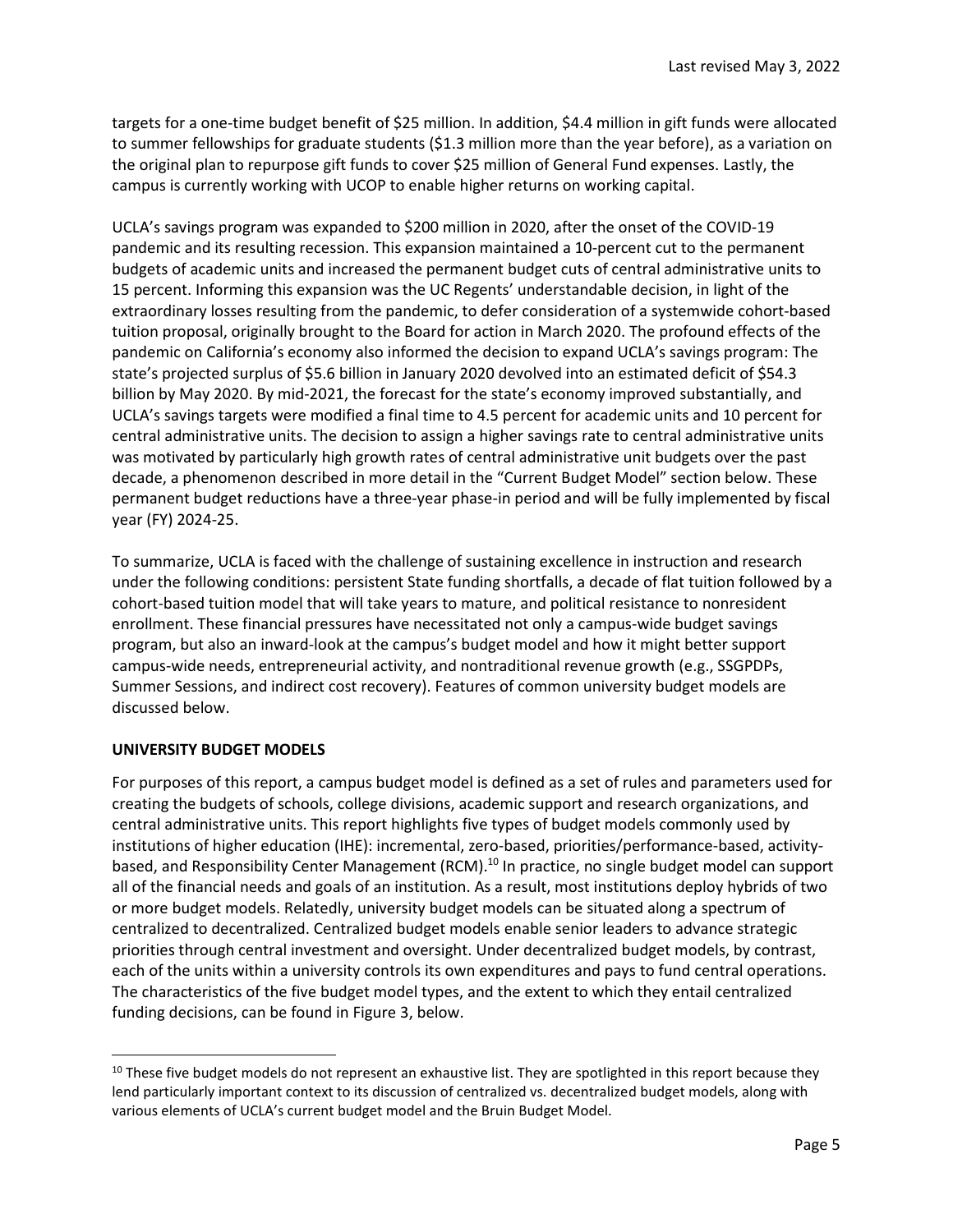|                |                                                                                                                    | <b>Budget Model Types</b>                                                                                                                                                                                           |                                                                                                       |                                                                                       |                                                             |                                                                                                    |  |  |  |  |
|----------------|--------------------------------------------------------------------------------------------------------------------|---------------------------------------------------------------------------------------------------------------------------------------------------------------------------------------------------------------------|-------------------------------------------------------------------------------------------------------|---------------------------------------------------------------------------------------|-------------------------------------------------------------|----------------------------------------------------------------------------------------------------|--|--|--|--|
|                |                                                                                                                    | More Centralized <                                                                                                                                                                                                  | More Decentralized                                                                                    |                                                                                       |                                                             |                                                                                                    |  |  |  |  |
|                | <b>Budget Model</b><br><b>Characteristics</b>                                                                      | Incremental                                                                                                                                                                                                         | Priorities/<br>Zero-Based<br><b>Performance-Based</b><br><b>Activity-Based</b>                        |                                                                                       |                                                             |                                                                                                    |  |  |  |  |
| 1              | <b>Base Budget</b><br>Allocation                                                                                   | Base budgets set by<br>historical agreements<br>(not usually well-<br>documented). Annual<br>changes to overall<br>university revenue<br>split proportionally<br>across units (e.g.,<br><b>UCLA General Funds).</b> | <b>Budgets built</b><br>from zero each<br>year. Annual<br>justification of<br>spend to<br>leadership. | Budgets based on<br>pre-determined<br>outputs/outcomes<br>(e.g., graduation<br>rates) | Budget based on<br>specific<br>(e.g., revenue<br>generated) | <b>Management (RCM)</b><br>Allocations based<br>activities/metrics on formulas (e.g., %<br>of SCH) |  |  |  |  |
| $\overline{2}$ | Annual incremental<br>funding allocation                                                                           | Yes. All units receive<br>the same % increase.<br>Not strategic.                                                                                                                                                    | No. Funds fully<br>allocated to units<br>based on<br>approval.                                        |                                                                                       | No. Funds fully allocated to units based on formulas.       |                                                                                                    |  |  |  |  |
| 3              | Centralized funding<br>sources are available<br>to support<br>department requests<br>and also campus<br>priorities | Yes                                                                                                                                                                                                                 | Has the option                                                                                        | Has the option                                                                        | Has the option                                              | No. Funds fully<br>allocated to units.                                                             |  |  |  |  |
| 4              | Provides incentives<br>for revenue growth                                                                          | <b>No</b>                                                                                                                                                                                                           | <b>No</b>                                                                                             | Yes<br>Yes                                                                            |                                                             | Yes                                                                                                |  |  |  |  |
| 5              | Transparency of<br>allocation of funds                                                                             | Base budget allocation<br>is not transparent.<br>Incremental fund<br>allocation is<br>transparent.                                                                                                                  | Not transparent.<br>Decisions about<br>what each unit<br>should spend are<br>made centrally.          | High transparency,<br>based on formula                                                | High<br>transparency,<br>based on formula                   | High transparency,<br>funds fully allocated<br>to each unit based<br>on formulas                   |  |  |  |  |

### **Figure 3: University Budget Model Types and Characteristics**

Additional information about incremental budgeting, activity-based budgeting, and Responsibility Center Management (RCM) can be found below. These three budget model types are particularly relevant to this report because: 1) incremental budgeting is fundamental to UCLA's current budget model, particularly the allocation of General Funds; 2) activity-based budgeting is relevant to the allocation of certain fund types under both the current model and the Bruin Budget Model; and 3) the extreme decentralization that typifies RCMs does not typify the Bruin Budget Model. Key features of the BBM are described in the "Bruin Budget Model" section of this report.

### **Incremental Budgeting**

Under an incremental budget model, the budget for the current fiscal year becomes the base for the next fiscal year. Only new, or *incremental*, revenue is allocated to subsidiary units (i.e., schools, college divisions, academic support and research organizations, and central administrative units). Approximately uniform percentages of any change in annual university revenue are then added to (or subtracted from)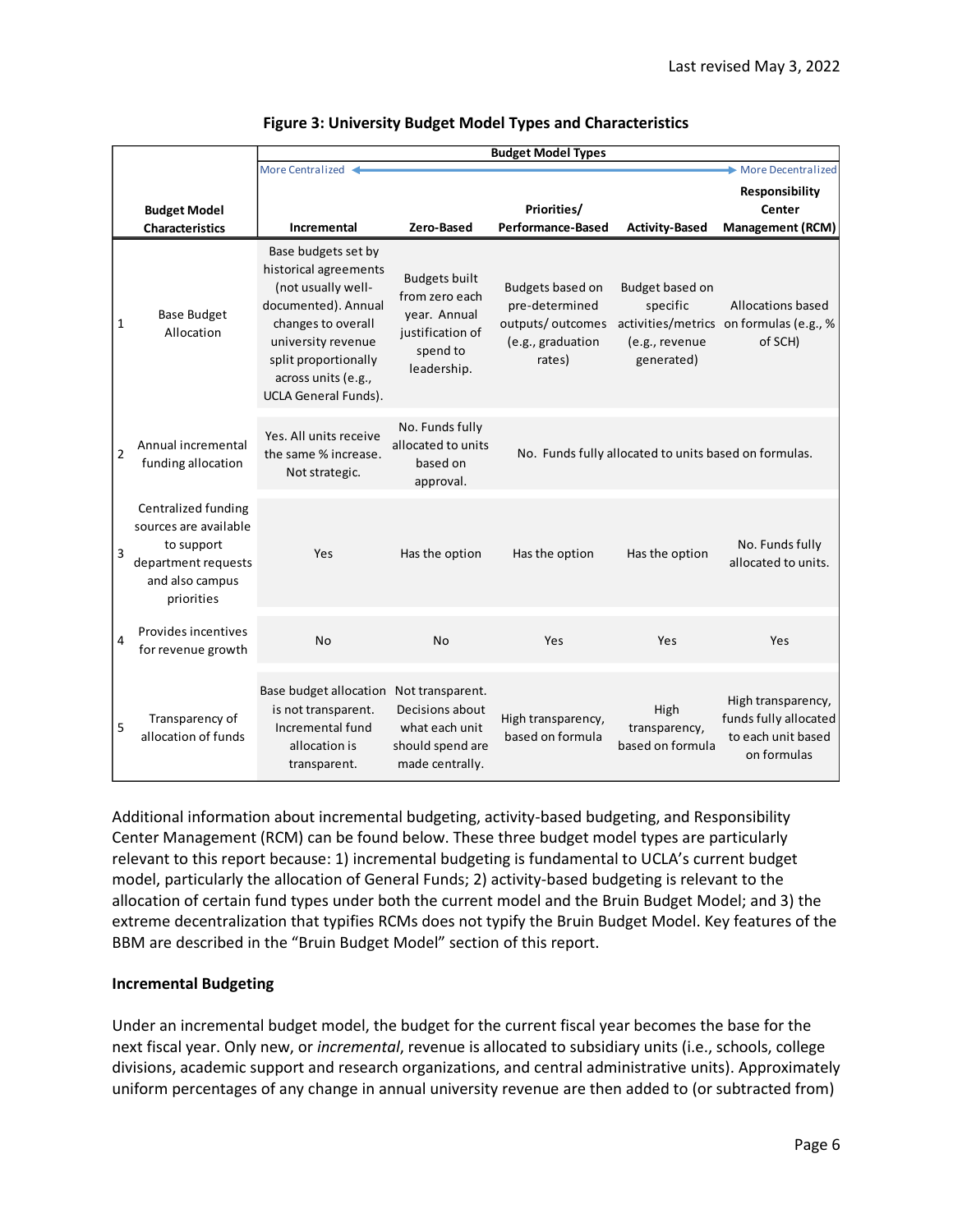each unit's most recent budget.<sup>11</sup> This model's allocation method is driven by precedent, not by formula. Its main virtue is stability; going into each new year, all subsidiary units know what their base budget will be. Critiques of incremental budgeting include the lack of incentive it provides for units to increase their revenue or find cost efficiencies, the lack of accountability it expects for annual expenditures, and the lack of flexibility it offers to align core funds with strategic priorities. Incremental budgeting is also agnostic to changes in enrollment, sometimes leaving growing Schools to support more students without corresponding adjustments to their base budgets. Given their reliance on incremental net revenue, these models can also be difficult to implement when such revenue grows very slowly or not at all (e.g., when State support is on the decline, enrollment is constrained, and/or tuition is frozen or fixed). For this reason, IHEs generally avoid allocating all fund sources incrementally.

## **Activity-Based Budgeting**

 $\overline{a}$ 

Under an activity-based budget (ABB) model, resources flow automatically to units that increase certain activities (e.g., instruction and/or research). Of course, increased activities generally create increased costs, both directly in the units and indirectly in administrative areas of the university. For activity-based budget models to work well, then, there needs to be sufficient overall revenue (e.g., from a range of activities) to compensate for times when one activity-based revenue stream cannot fully support the associated activity. Benefits of this model include the immediacy with which local leaders and central administrators can identify potential budget opportunities or threats. If a school is losing enrollments, an activity-based model draws immediate attention to that, and the central administration can help to determine next steps. Similarly, if a research unit generates substantial indirect cost recovery revenue from large increases in sponsored research under an ABB model, the central administration will see quickly and clearly that external communities highly value this particular work.

Concerns about this model include its potentially negative impacts on collaborative work, interdisciplinary research and teaching, campus-wide initiatives, and academic activities that might not be popular but are nonetheless vital.  $^{12}$  In addition, many important parts of a university, including libraries, campus police, and academic departments with unique curricular requirements, cannot sustain themselves on revenue they generate independently. For this reason, universities with ABB models usually impose a tax on the revenue generated by units and use it to support central infrastructure, strategic investments, special programmatic priorities, various indirect costs, and shared expenses that might have no direct source of funds.<sup>13</sup> The University of Michigan and the University of Washington have both adopted largely activity-based budget systems that leave room for central discretion and support for campus-wide activities. The principle of maintaining central discretion has been especially helpful at the University of Michigan in recent years, as it "encouraged the creation of a contingency fund that could be used to buffer mid-year rescissions in State appropriations."<sup>14</sup>

<sup>&</sup>lt;sup>11</sup> Jane Radecki. "University Budget Models and Indirect Costs: A Primer." Ithaka S+R. Last modified 25 February 2021. [https://doi.org/10.18665/sr.314858.](https://doi.org/10.18665/sr.314858) 

<sup>&</sup>lt;sup>12</sup> Paul Courant and Marilyn Knepp, "Budgeting with the UB Model at the University of Michigan." Last modified May 2008. [https://obp.umich.edu/wp-content/uploads/pubdata/budget/ub\\_model.pdf.](https://obp.umich.edu/wp-content/uploads/pubdata/budget/ub_model.pdf)

<sup>13</sup> Jane Radecki. "University Budget Models and Indirect Costs: A Primer." Ithaka S+R. Last modified 25 February 2021. [https://doi.org/10.18665/sr.314858.](https://doi.org/10.18665/sr.314858)

<sup>14</sup> Paul Courant and Marilyn Knepp, "Budgeting with the UB Model at the University of Michigan." Last modified May 2008. [https://obp.umich.edu/wp-content/uploads/pubdata/budget/ub\\_model.pdf.](https://obp.umich.edu/wp-content/uploads/pubdata/budget/ub_model.pdf)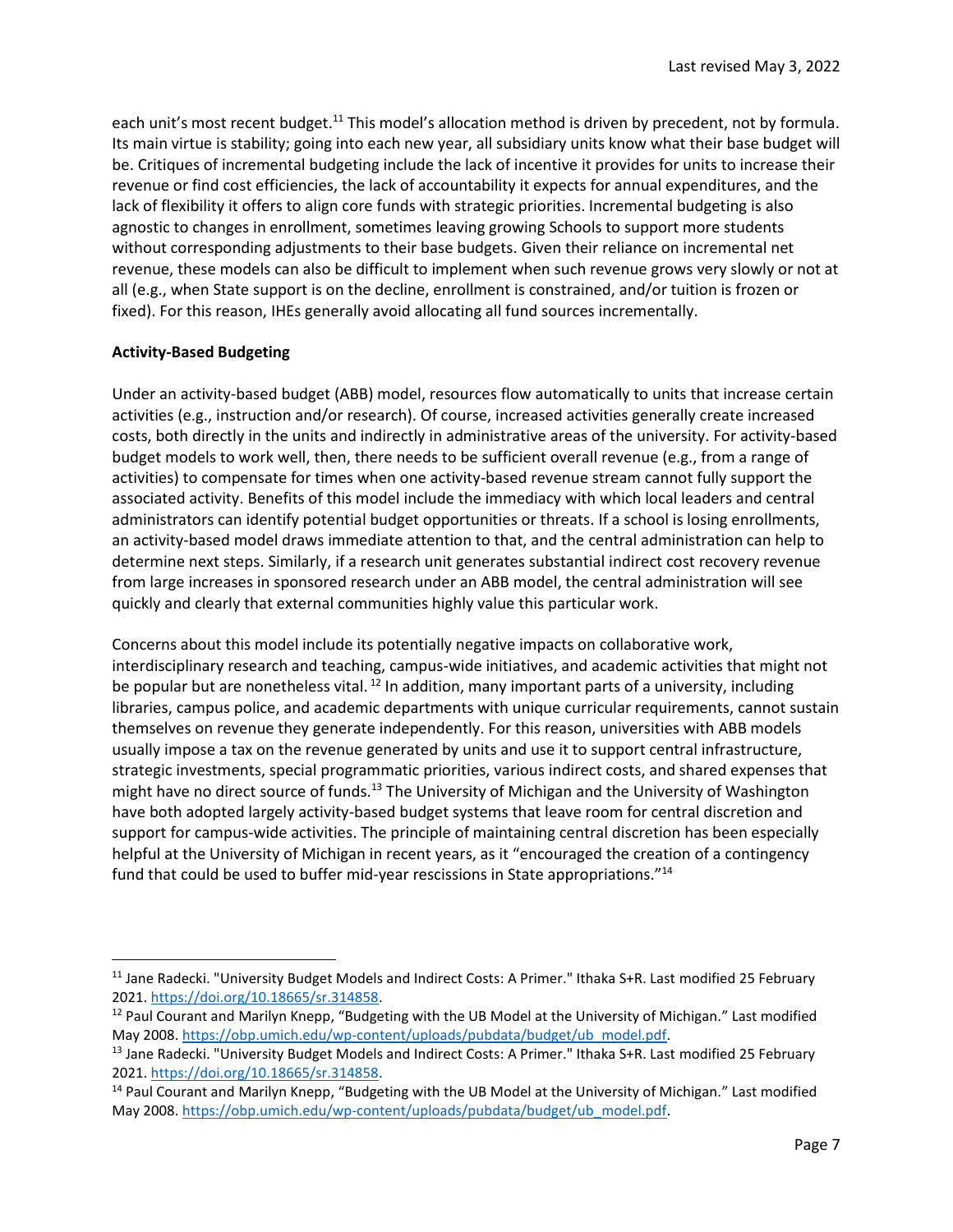# **Responsibility Center Management (RCM)**

On the decentralized side of the budget-type spectrum is Responsibility Center Management (RCM). Under this model, subsidiary units, or *responsibility centers*, generate revenue (e.g., tuition, State appropriations, and product sales) from students, governments, and corporations. Then, they determine how to best spend those revenues to achieve their objectives. Under this model, units generate revenue, cover direct and indirect costs, retain surpluses, and are responsible for their losses.<sup>15</sup> In addition, each budget unit negotiates the amount it is willing to pay for centrally-provided services. A formula is typically developed to determine which budget units will pay for various central costs and how much. The extent to which the central administration plays a role in resource allocation under RCM models varies by institution.

RCM models allocate resources in a highly transparent manner (though the formulas for achieving those allocations can be complicated). This transparency helps departments engage in long-term planning, especially in times of changing student demand. RCM models also enable deans and directors to see clearly the financial consequences of expanding or contracting their programs.<sup>16</sup> Given their decentralized nature, these models create incentives that prioritize financial accountability of individual departments. They assign decision-making authority to academic units, increase accountability, shift resources to high-growth areas on campus, and motivate both revenue-generation and cost-reduction efforts. Strictly implemented, however, RCM models make it difficult for central leadership to support units that have limited capacity to generate additional revenue or increase efficiencies. Some units struggle under strict RCM models, for example, because they require one-on-one instruction or other high-cost activities. RCM models can also leave institutions without adequate funding to support campus-wide priorities.

Since the 1970s, most IHEs seeking to change budget models have moved away from incremental budgeting and toward variations on RCM. Adoption of RCM models at IHEs in the United States increased after the Great Recession, as institutions with flat tuition and unpredictable State funding sought to improve finances. Given the drawbacks of strict implementation of RCMs, most institutions whose budget models include elements of RCM elect to preserve its transparency while retaining a portion of funding at the center to support departments and institutional priorities. When Indiana University (IU) Bloomington adopted RCM in 1990, for example, its budget model did not include central funding for campus initiatives to enhance quality, foster inter-unit cooperation, or otherwise support the "common good." Starting in 1997, however, the campus modified this component of its RCM model by assessing taxes on IU Bloomington Schools<sup>17</sup> to create a pool of central funding known as the Provost's Fund.<sup>18</sup> (The amount of tax assigned to each School is based on a formula, which is revised annually, that considers student credit hours, ladder faculty FTE, staff FTE, and net direct expenses.)<sup>19</sup>

[content/uploads/pubdata/budget/Budget%20Model%20Review%20abridged\\_FINAL.pdf.](https://obp.umich.edu/wp-content/uploads/pubdata/budget/Budget%20Model%20Review%20abridged_FINAL.pdf)

 $\overline{a}$ 

<sup>&</sup>lt;sup>15</sup> Jane Radecki. "University Budget Models and Indirect Costs: A Primer." Ithaka S+R. Last modified 25 February 2021. [https://doi.org/10.18665/sr.314858.](https://doi.org/10.18665/sr.314858)

<sup>&</sup>lt;sup>16</sup> Paul Courant and Amy Dittmar, "Report on the State of the Budget Model and Budget System at the University of Michigan (Abridged Version)," Review of the University Budget Model undertaken in FY19, 2019, [https://obp.umich.edu/wp-](https://obp.umich.edu/wp-content/uploads/pubdata/budget/Budget%20Model%20Review%20abridged_FINAL.pdf)

<sup>&</sup>lt;sup>17</sup> "Responsibility-Centered Management at Indiana University Bloomington: Report of the RCM Review Committee." December 2011. <https://obap.indiana.edu/pdfs/2011-rcm-review-report.pdf>

<sup>&</sup>lt;sup>18</sup> "IUB RCM Review Committee Report." May 2017. https://obap.indiana.edu/doc/RCM\_IUB\_Report2017.pdf. <sup>19</sup> "RCM at IU Bloomington." 2021. [https://obap.indiana.edu/rcm-at-iub/index.html.](https://obap.indiana.edu/rcm-at-iub/index.html)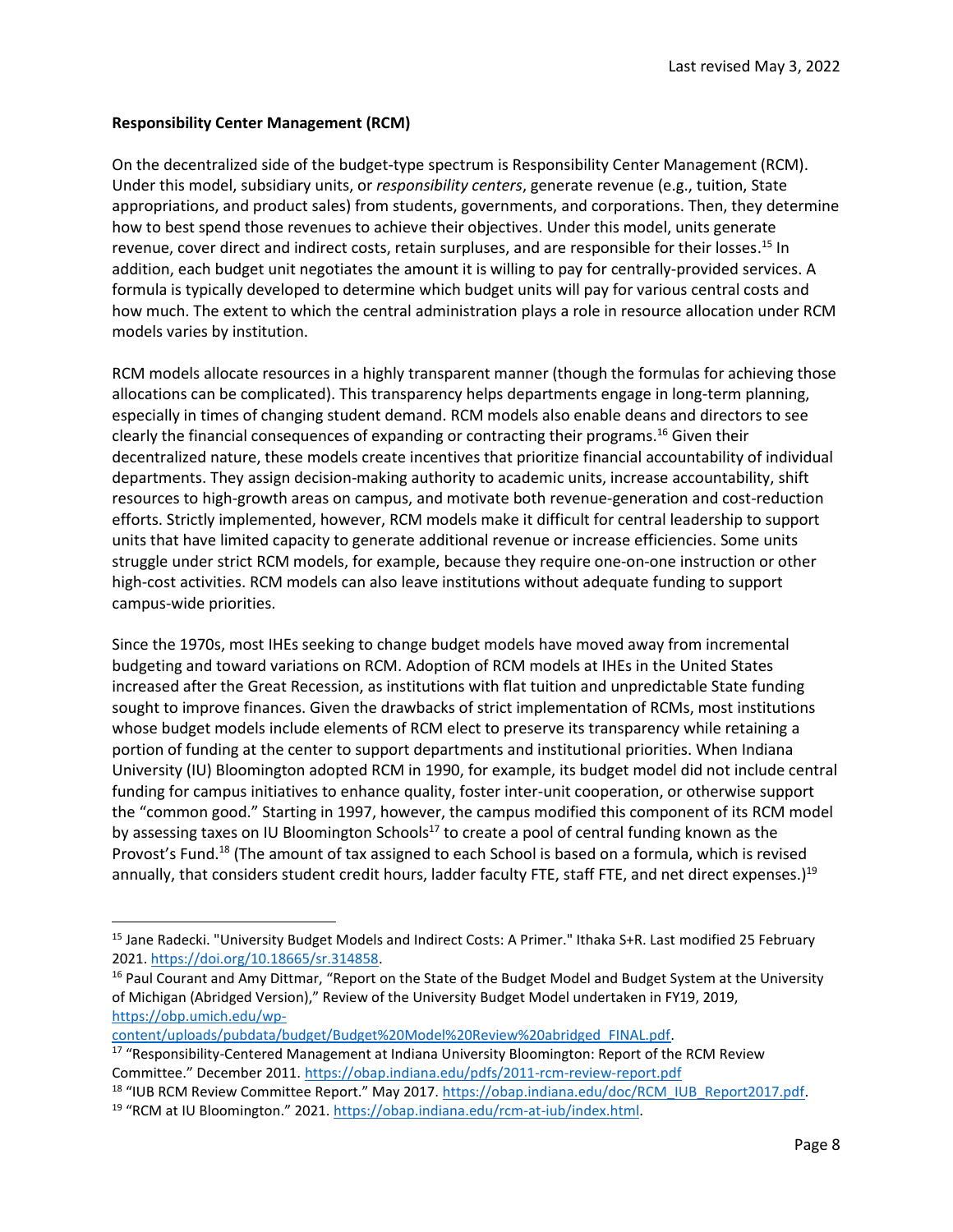### **CURRENT BUDGET MODEL**

UCLA's current budget model represents a hybrid of various budget types noted above, though General Funds are currently allocated on an incremental basis. UCLA's core operating budget includes the following major fund sources: General Funds, Summer Sessions, indirect cost recovery, Professional Degree Supplemental Tuition (PDST), SSGPDPs, and sales and services. Below is a description of each of these fund sources, how they are allocated under the current model, and which budget model type best captures that allocation. Please note that the allocation approach for three of these fund sources (General Funds, Summer Sessions, and indirect cost recovery) will change substantially under the BBM. These and other key features of the BBM are discussed in more detail in the "Bruin Budget Model" section of this report.

#### **General Funds**

General Funds, also known as fund 19900, are composed of State appropriations, tuition/fees, and NRST. General Funds make up 65 percent of UCLA's core funds budget. They serve as the primary source of support for instruction and central services on campus. General Funds are currently allocated incrementally. That is to say, each subsidiary unit at UCLA has a base (permanent) General Fund budget determined by a combination of historical decisions and the budget set last year, which is then adjusted by an approximately uniform percentage each new fiscal year, depending on annual changes in General Funds revenue. Today, each subsidiary unit at UCLA can count on receiving its base General Funds budget every July 1 without submitting a budget proposal or justification to the Chancellor and EVCP.

#### *General Fund Support for Schools and Divisions*

About two-thirds of UCLA's General Funds are allocated to its 16 Schools and Divisions. UCLA's Schools and Divisions receive General Funds in three ways under the current model. The first is through the incremental allocation approach described above: in the years that the campus receives additional tuition/fee revenue and/or State appropriations, those increases are split proportionally across campus units (the same approach applies to *decreases* in these fund sources). Any additional, proportionatelysplit revenue is usually applied to cost increases related to personnel, such as merits and benefits. The second way units may receive General Fund support is through requests for additional funds, which may be submitted to the Chancellor and EVCP by Deans and Vice Provosts as part of the annual budget process. In this process, the Chancellor and EVCP evaluate requests and determine how much additional General Fund support to allocate (from a central fund for campus-wide initiatives) based on campus priorities, units' ability to fund their own requests, and overall availability of funds.

Thirdly, additional 19900 funds may be allocated at the department level when a new faculty member is hired. In this process, the hiring department receives additional permanent funding for the new faculty member's salary. The amount of that supplement depends on the base rate for that faculty's salary, a figure established at the School/Division level in the early 2000s. When a faculty position is vacant, departments have access to their faculty base rates (these funds are restricted for faculty, lecturers, or Teaching Assistant support); when a new faculty member is hired, Academic Planning and Budget (APB) allocates additional permanent General Fund support to the hiring department to make up the difference between that department's base rate and its approved rate for the new hire. When the faculty member leaves the institution, this incremental amount returns back to the pool of central funds for campus-wide initiatives. The extent to which General Fund allocations are made, managed, and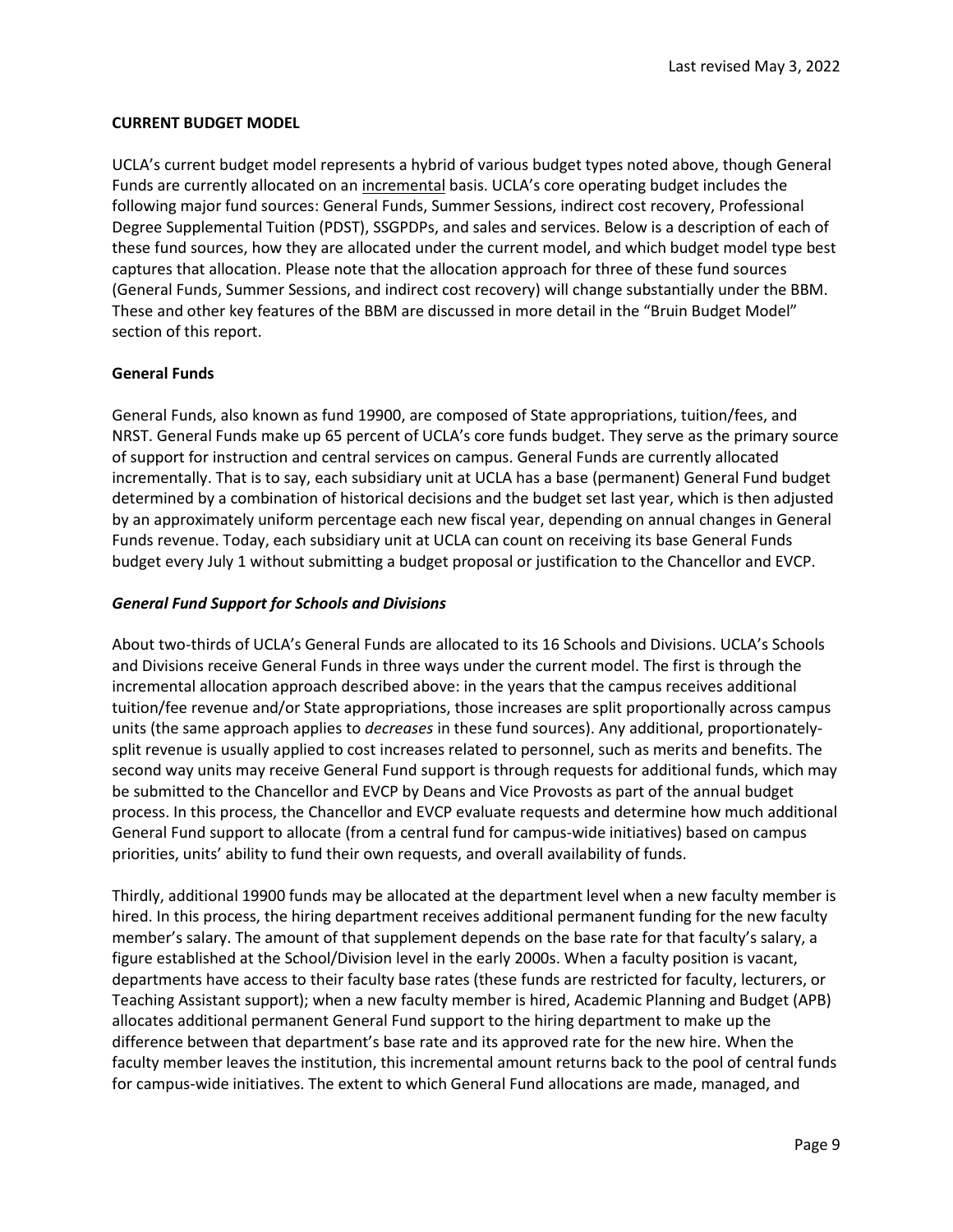monitored by UCLA's EVCP and central budget office speaks to the "more centralized" position of incremental budget models on the spectrum noted in Figure 3.

Absent specific budget requests or new hires, each unit's permanent General Fund (GF) budget is based on precedent. This precedent-based approach has contributed, over time, to the disproportionate allocation of GF support relative to enrollment growth at certain Schools. Figure 4, below, illustrates this phenomenon by showing how enrollment growth did not necessarily correlate with GF growth at various Schools over the 15-year period between 2004-05 and 2019-20.



# **Figure 4: Headcount Enrollment Growth Compared Against General Fund Growth at 15 UCLA Schools/Divisions<sup>20</sup> between 2004-05 and 2019-20 (Adj. for Inflation)**

Between 2004-05 and 2019-20, total headcount enrollments<sup>21</sup> in the Division of Social Sciences and the Henry Samueli School of Engineering and Applied Science increased by 14 percent and 56 percent, respectively (see the horizontal axis of Figure 4). At the same time, GF support grew by nearly the same

 $\overline{\phantom{a}}$ 

<sup>&</sup>lt;sup>20</sup> UCLA has 16 Schools and Divisions in total. Figures 4, 5, and 7 exclude the Anderson School of Business, however, because most of the academic programs in this School are self-supporting. Please also note that the Herb Alpert School of Music was formally established in 2016. The "School of Music" data reported in Figures 4, 5, and 7 prior to that year apply to the three departments that, together, became the Herb Alpert School of Music (Ethnomusicology, Music, and Musicology).

 $21$  Throughout this report, headcount enrollments include both undergraduate and graduate students and exclude enrollments in self-supporting programs, unless explicitly stated otherwise. All noted enrollments are unweighted.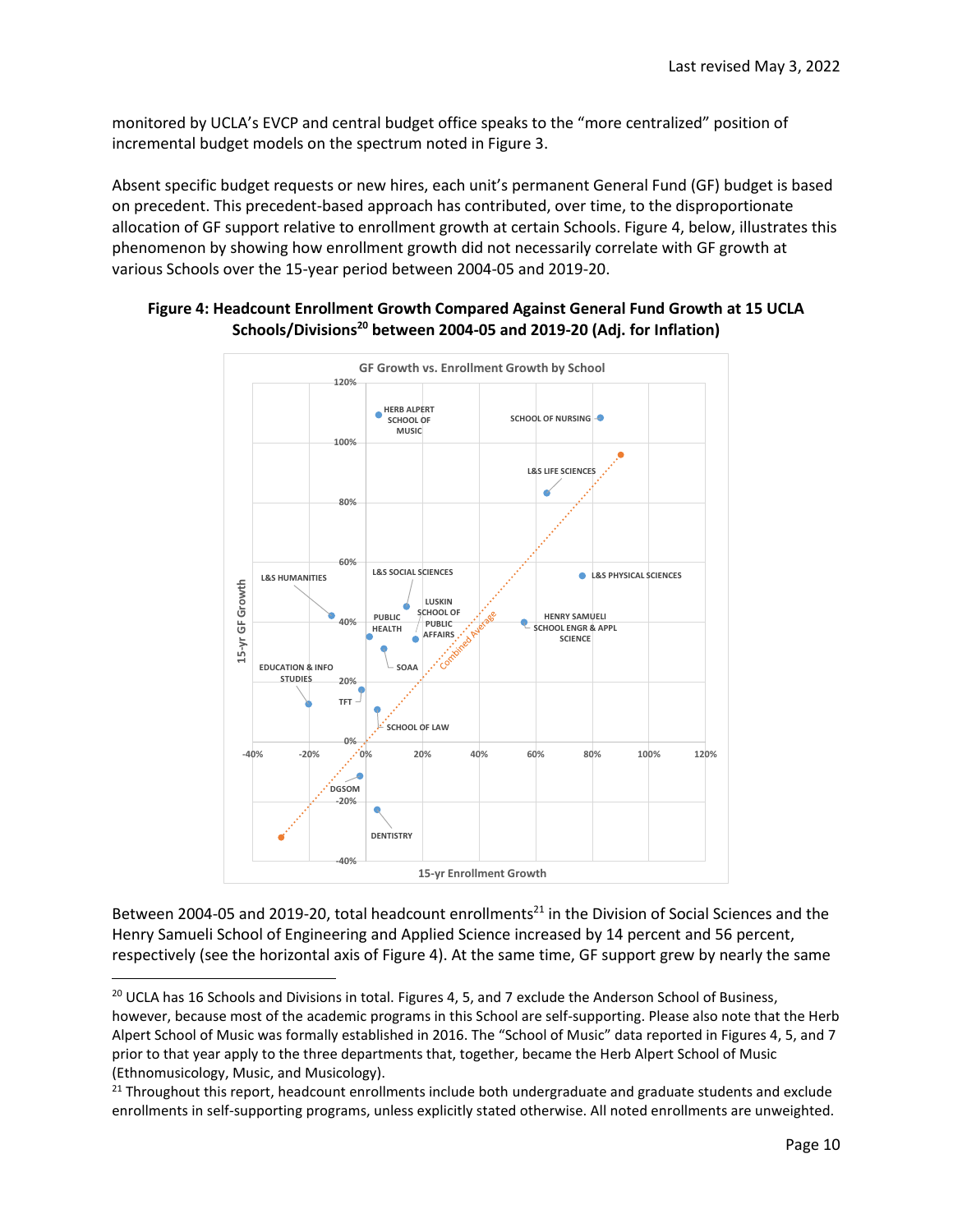proportion at both – by 45 percent for Social Sciences and by 40 percent for Engineering and Applied Science (see the vertical axis of Figure 4). On a per-student basis, this disparity becomes starker: General Funds per student increased by 27 percent for Social Sciences and *decreased* by 10 percent for the School of Engineering and Applied Science over the 15-year period between 2004-05 and 2019-20. GF growth for the School of Engineering and Applied Science, in other words, has not kept pace with its enrollment growth; in fact, on a per-student basis, GF support for this School has shrunk over time. Similarly, enrollments in Public Health and Physical Sciences increased by 1 percent and 76 percent, respectively, between 2004-05 and 2019-20. Even so, General Fund support grew by 35 percent for Public Health and 56 percent for Physical Sciences over the same time period. On a per-student basis, General Funds increased by 33 percent for Public Health and *decreased* by 12 percent for Physical Sciences. See Figure 5 for more details about GF support per student at the School level over time.

| School/Division<br><b>DENTISTRY</b><br><b>L&amp;S PHYSICAL SCIENCES</b><br><b>HENRY SAMUELI SCHOOL ENGINEERING &amp; APPLIED SCIENCE</b><br>DAVID GEFFEN SCHOOL OF MEDICINE (DGSOM) | $-16%$<br>$-7%$<br>8%<br>$-10%$ | in GF per Student in GF per Student |
|-------------------------------------------------------------------------------------------------------------------------------------------------------------------------------------|---------------------------------|-------------------------------------|
|                                                                                                                                                                                     |                                 | $-26%$<br>$-12%$<br>$-10%$          |
|                                                                                                                                                                                     |                                 |                                     |
|                                                                                                                                                                                     |                                 |                                     |
|                                                                                                                                                                                     |                                 |                                     |
|                                                                                                                                                                                     |                                 | $-9%$                               |
| <b>SCHOOL OF LAW</b>                                                                                                                                                                | 22%                             | 7%                                  |
| <b>L&amp;S LIFE SCIENCES</b>                                                                                                                                                        | $-6%$                           | 12%                                 |
| <b>SCHOOL OF NURSING</b>                                                                                                                                                            | <b>13%</b>                      | 14%                                 |
| <b>LUSKIN SCHOOL OF PUBLIC AFFAIRS</b>                                                                                                                                              | <b>6%</b>                       | 14%                                 |
| <b>SCHOOL OF THEATER FILM &amp; TELEVISION (TFT)</b>                                                                                                                                | <b>12%</b>                      | 19%                                 |
| SCHOOL OF ARTS AND ARCHITECTURE (SOAA)                                                                                                                                              | <b>14%</b>                      | 23%                                 |
| <b>L&amp;S SOCIAL SCIENCES</b>                                                                                                                                                      | <b>17%</b>                      | 27%                                 |
| UCLA FIELDING SCHOOL OF PUBLIC HEALTH                                                                                                                                               | 31%                             | 33%                                 |
| <b>EDUCATION &amp; INFORMATION STUDIES</b>                                                                                                                                          | 41%                             | 41%                                 |
| <b>L&amp;S HUMANITIES</b>                                                                                                                                                           | 62%                             | 62%                                 |
| <b>HERB ALPERT SCHOOL OF MUSIC</b>                                                                                                                                                  | 98%                             | 100%                                |

### **Figure 5: Percent Changes of General Funds Per Headcount Enrollment by School/Division**

**2004-05 2009-10 2019-20** \$ 8,299 \$ 9,530 \$ 14,160 **INTERQUARTILE RANGE (75th PCTL - 25th PCTL)**

Figure 5 spotlights how the GF-per-student figure at various Schools/Divisions changed over the tenyear period between 2009-10 and 2019-20 and the 15-year period between 2004-05 and 2019-20. Yellow and green figures denote higher relative growth in GF-per-student support over time, whereas orange and red figures denote lower relative growth or decreases in per-student GF support over time. Between 2004-05 and 2019-20, enrollments increased by 1 percent in Public Health and by 4 percent in the School of Music. They decreased by 20 percent in Education & Information Studies and by 12 percent in Humanities. Over the same time period, the GF-per-student figures for Public Health, Music, Education & Information Studies, and Humanities all grew by between 33 and 100 percent. By contrast, GF-per-student figures *decreased* for Dentistry, Physical Sciences, and the School of Engineering and Applied Science, all of which experienced enrollment growth during this time period (of 4, 76, and 56 percent, respectively). In the cases of Medicine, Law, and Public Affairs, changes in enrollment since 2004-05 (of -2, +4, and +18 percent, respectively) correspond somewhat with associated changes in GFper-student (of -9, +7, and +14 percent, respectively).

The last row of Figure 5 shows the interquartile range (IQR) of the GF-per-student levels across the Schools/Divisions for fiscal years 2004-05, 2009-10, and 2019-20. An IQR measures a dataset's variability; it subtracts the first quartile (the 25<sup>th</sup> percentile) of a set of values from the third quartile (the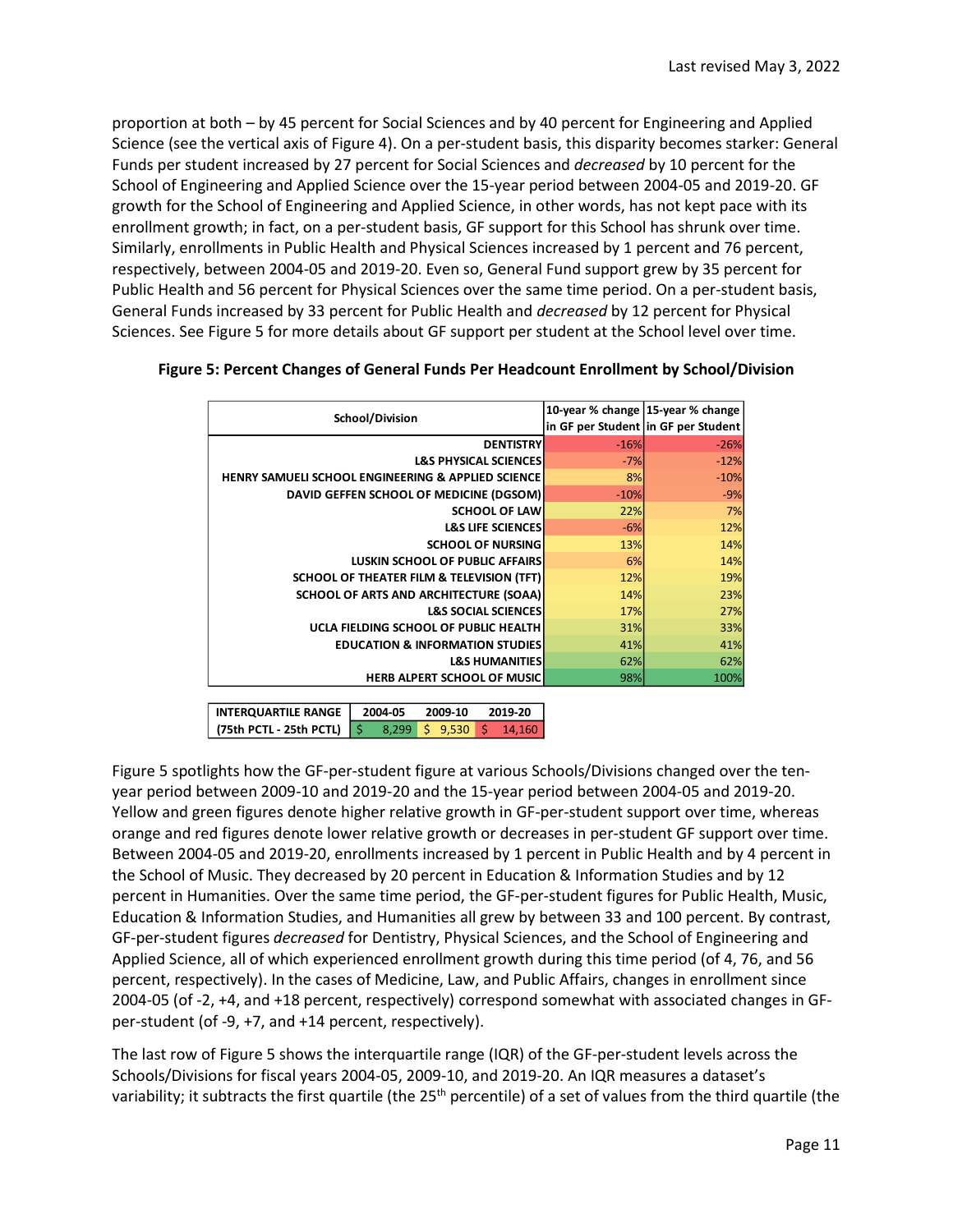75<sup>th</sup> percentile) to identify how spread apart a dataset's "typical" values are from each other. "Typical" values fall within the middle 50 percent of a dataset. Higher IQRs denote greater variation between typical values. Lower IQRs denote a smaller spread between the values in the middle 50 percent of a dataset (e.g., more clustering around the center). As shown in Figure 5, the IQR of the GF-per-student levels between 2004-05 and 2019-20 increased from \$8,300 to \$14,200. Although the "ideal" IQR for this particular dataset is unknown, given that different Schools require different levels of per-student support for myriad reasons, Figure 5 is still instructive in that it shows that the *variability* of UCLA's typical GF-per-student figures has increased over time. That increase in variability is not the result of a particular strategy guided by Schools' specific budgetary needs or enrollment contexts. What has contributed to that increase, however, is UCLA's incremental budgeting approach, which is – by design – agnostic to enrollment growth.

Enrollment growth is, of course, not the only measurement of a School's need for GF support. Each School/Division has unique mandatory costs, such as supporting a School-specific library. That said, the primary purpose of General Funds is to support the instruction of students, and UCLA's incremental approach for allocating these funds does not appear to precisely reflect that purpose. Instead, the current approach has contributed to a distribution of General Funds across Schools underpinned more by the logic of historical agreements than by instructional need. Regardless of whether student enrollment is the most appropriate lens through which to assess the efficiency of resource allocation, UCLA's current General Fund allocation to Schools and Divisions is difficult to justify through that lens. As of now, when a School/Division's enrollment is trending upward, Deans must request additional GF support to accommodate that growth. When such requests are not feasible in a given year, UCLA's current budget model proceeds with an incomplete picture of a School/Division's budgetary needs.

# *General Fund Support for Central Administrative Units & Academic Support and Research Organizations*

About a third of General Funds is allocated to central administrative units and academic support and research organizations at UCLA. Such units include the Police Department, IT Services, Facilities, the Office of the Vice Chancellor (VC) for Research, the Office of Legal Affairs, the Academic Senate, Student Affairs, Enrollment Management, UCLA's Institute of American Cultures, and the Library. General Funds for these units, like for Schools and Divisions, are allocated incrementally.

Central administrative units are unique in that they can supplement their GF budgets by taxing the campus for various services provided. This practice, also known as recharging, entails charging a unit for a service and in return receiving funds (recharge revenue) to cover the cost of providing that service. Recharges apply to basic services, such as IT support or campus police, and to premium services, such as police hired specifically for an event. UCLA has hundreds of individual recharges and service fees. Creating and assessing these recharges requires substantial time and overhead.

Central administrative units may increase service rates in order to accommodate enhanced services or cost increases. These increases, which are not always predictable, can create planning challenges for campus units. In addition, given the magnitude and specificity of UCLA's recharges and various service rates, central administrative units' recharge revenues are not factored into annual budget discussions. In other words, these discussions take place with incomplete information about central administrative units' total operating budgets. By comparison, UCLA Schools and Divisions may only supplement their GF budgets by requesting additional funds from the Chancellor and EVCP during annual budget discussions. As a result of the current recharging landscape at UCLA and the conventions surrounding it, central administrative unit budgets, as approximated by expenditures, grew at nearly the same pace as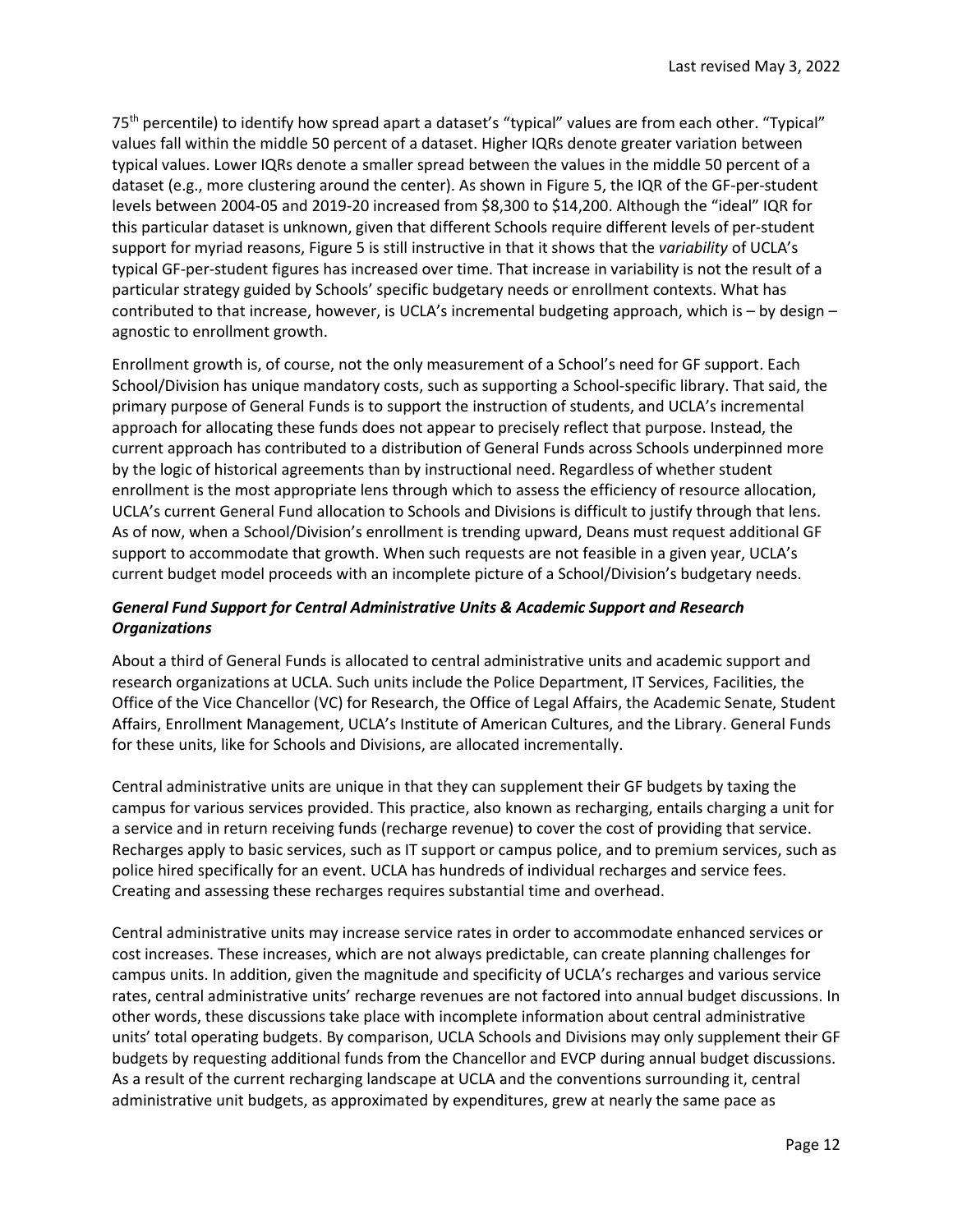academic unit budgets between 2009-10 and 2019-20 (by 5.7 and 5.6 percent per year), but they did so *less transparently*.

Of course, expenditure growth at UCLA has been driven by multiple factors, including volume growth in activities (such as research and enrollment), new compliance requirements, and pension and health cost escalation. Even after taking such factors into consideration, academic unit budgets would still, ideally, grow faster than central administrative unit budgets in an academic institution – not at the same rate. The University of Michigan has noted that its discretionary and activity-based budget model, which was first implemented in 1998-99, has equipped the campus to align investments with university priorities, translating into higher budget allocations to academic units relative to administrative units.<sup>22</sup> Figure 6 shows how administrative and academic unit budgets at UCLA, as measured by expenditures, grew between 2009-10 and 2019-20.

# **Figure 6: Expenditure Growth on Campus Operating Funds, <sup>23</sup> including Compound Annual Growth Rates (CAGR), from FY 2009-10 through FY 2019-20**



\* Academic support and research organizations are included as part of the "Academic Units" expenditure growth noted in Figure 6.

Over the decade between 2009-10 and 2019-20, if 1 percent of savings had been derived from the annual budget growth rate of central administrative units, UCLA would have saved \$74 million. To put this figure in perspective, \$74 million is approximately equivalent to the total salaries and benefits of roughly 370 full-time ladder faculty.<sup>24</sup> The BBM, as described in more detail later in this report, is designed to enhance the transparency of central administrative unit budgets and constrain their growth over time.

 $\overline{\phantom{a}}$ 

<sup>&</sup>lt;sup>22</sup> Paul Courant and Amy Dittmar, "Report on the State of the Budget Model and Budget System at the University of Michigan (Abridged Version)," Review of the University Budget Model undertaken in FY19, 2019, [https://obp.umich.edu/wp-](https://obp.umich.edu/wp-content/uploads/pubdata/budget/Budget%20Model%20Review%20abridged_FINAL.pdf)

[content/uploads/pubdata/budget/Budget%20Model%20Review%20abridged\\_FINAL.pdf.](https://obp.umich.edu/wp-content/uploads/pubdata/budget/Budget%20Model%20Review%20abridged_FINAL.pdf)

<sup>&</sup>lt;sup>23</sup> Figure 6 denotes growth in expenditures from UCLA's Campus Operating Funds. This pool of funds includes recharges as part of units' total budgets. Campus Operating Funds include nearly every unrestricted fund source for the campus.

 $24$  Based upon the salary scale for the Professor III position in 2019-20 (\$130,000), and assuming benefit costs equivalent to 40% of salary.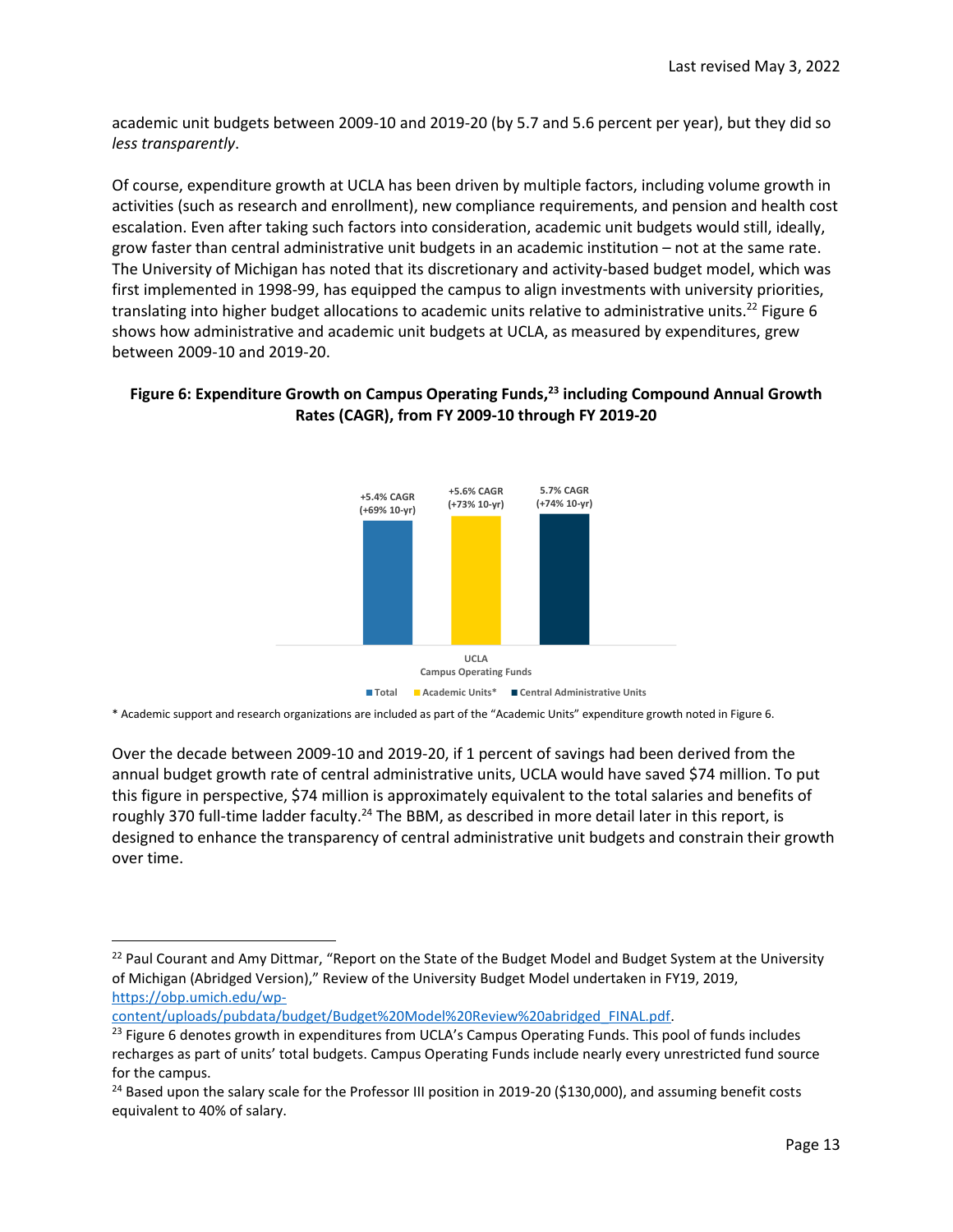#### **Summer Sessions**

Summer tuition revenue currently covers the operating budget of the administrative group that manages UCLA's Summer Sessions program. This group sets its own operating budget, which includes a tax it must pay to the Chancellor (this tax has not changed in many years). Consultation with campus senior leadership is not required for this budget-setting process. Once the Summer Sessions operating budget is covered, the remainder of the tuition revenue is distributed to the departments that teach Summer Sessions in a manner proportionate to the total summer tuition revenue generated by those departments. Given this approach, the allocation of Summer Sessions revenue falls under the activitybased funding model.

### **Indirect Cost Recovery (ICR)**

 $\overline{a}$ 

Direct and indirect costs, taken together, represent the true costs of conducting research at universities. Direct costs associated with research include salary support for researchers and lab personnel, laboratory supplies or research equipment, and travel for conducting the research or disseminating its results. Indirect costs associated with research include the maintenance of labs, utilities (e.g., light and heat), telecommunications, and the disposal of hazardous waste.<sup>25</sup> The terms "Facilities and Administrative (F&A)," "overhead," and "research operating costs" are often used interchangeably with "indirect costs." Generally, the sponsoring agency reimburses UC for the share of the indirect costs that are attributable to the research project. (Federal funding dominates UC's research portfolio.)

In order to "recover" the indirect costs associated with a given research project, an indirect cost rate is applied to the project's direct research costs. Each UC campus, in coordination with UCOP, develops and negotiates an [indirect cost rate agreement](http://www.ucop.edu/financial-accounting/resources/facilities-administration-rates.html) with the U.S. Department of Health and Human Services. In the lead-up to this negotiation, each campus submits a proposal that calculates its total research costs (direct and indirect) in a given year. Those costs are then compared against the total amount of all direct costs of research supported during the same year to arrive at a proposed ICR rate for that campus. This proposal is reviewed by the federal government and negotiated to a final campus rate. This final rate is used to calculate the indirect costs of all externally-funded research projects on that campus, with a few exceptions. Unless limited by statute, regulation, or other agency rule, the final rate applies to all of the campus's new grants and contracts for the following three to five years, until the next indirect cost rate negotiation.<sup>26</sup>

Approximately \$34 million of UCLA's ICR funds are allocated to support 19900 expenses, the bulk of which pertain to instruction and central services. Of the remaining amount, approximately 50 percent is distributed to the Deans, 40 percent is retained by the Chancellor, and 10 percent is allocated to the Vice Chancellor for Research. Since the share of UCLA's total ICR funds that goes to Schools and Divisions

<sup>&</sup>lt;sup>25</sup> UC Office of the President. "Recovering the Costs of Research." [https://www.ucop.edu/research-policy-analysis](https://www.ucop.edu/research-policy-analysis-coordination/policies-guidance/indirect-cost-recovery/recovering-the-costs-of-research.html)[coordination/policies-guidance/indirect-cost-recovery/recovering-the-costs-of-research.html.](https://www.ucop.edu/research-policy-analysis-coordination/policies-guidance/indirect-cost-recovery/recovering-the-costs-of-research.html) <sup>26</sup> UC Office of the President. "Background on Rate Agreements." [https://www.ucop.edu/research-policy-analysis](https://www.ucop.edu/research-policy-analysis-coordination/policies-guidance/indirect-cost-recovery/background-on-rate-agreements.html)[coordination/policies-guidance/indirect-cost-recovery/background-on-rate-agreements.html.](https://www.ucop.edu/research-policy-analysis-coordination/policies-guidance/indirect-cost-recovery/background-on-rate-agreements.html) To be clear, UCOP seeks to apply UC's federally-negotiated indirect cost rates when working with non-federal sponsors of research as well, because the application of these rates is considered to be a proxy for full-cost recovery at UC. Some nonfederal sponsors, however, have policies that do not allow the application of UC's rates. In such cases, an exception to UC policy may be granted, but only before a grant proposal is submitted.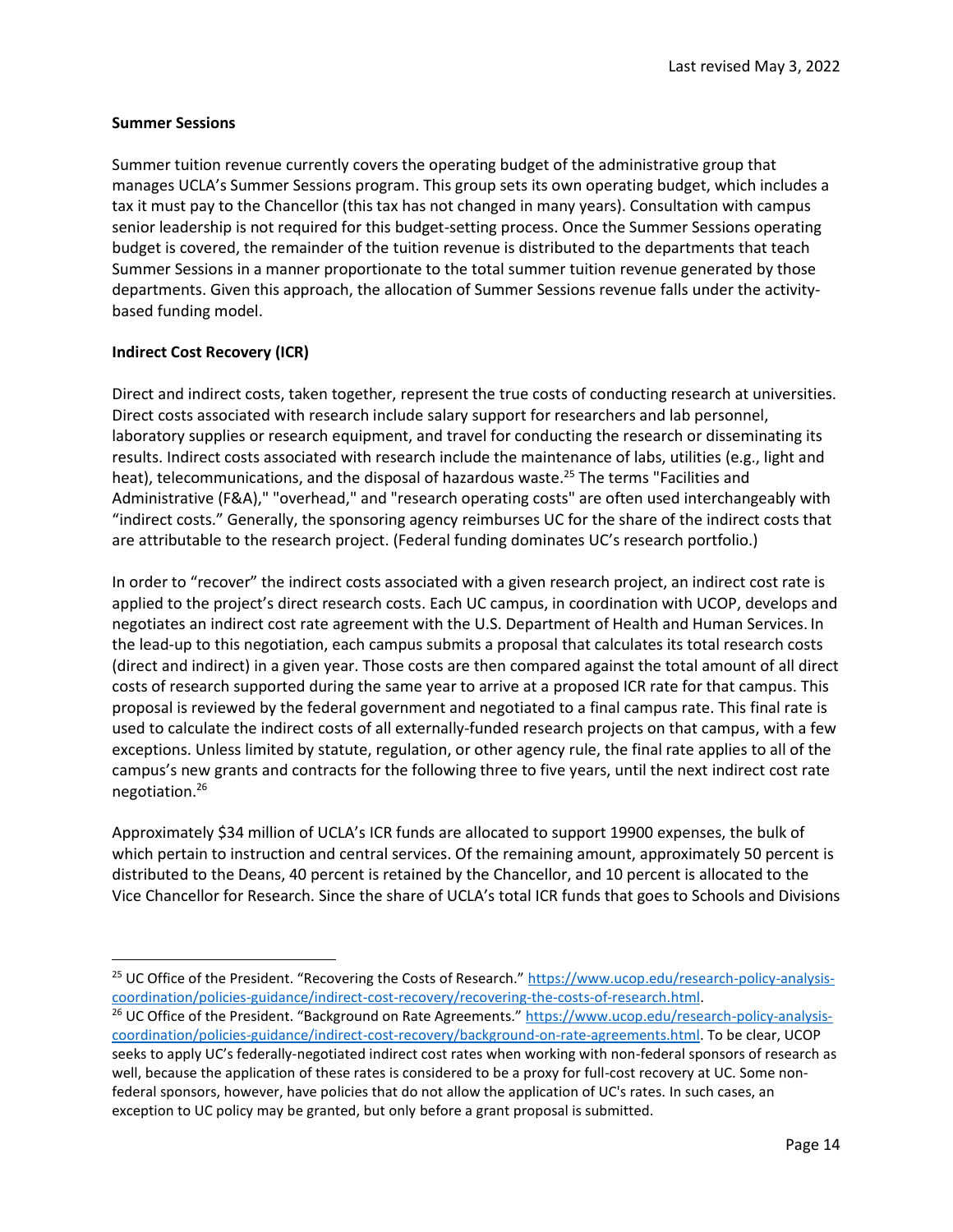is based on the ICR they have generated through research *activities*, this type of funding allocation qualifies as activity-based*.*

### **Professional Degree Supplemental Tuition and SSGPDPs**

Professional Degree Supplemental Tuition (PDST) is assessed to students enrolled in certain Statesupported graduate professional degree programs. As the name suggests, PDST is an incremental figure assessed over and above students' base tuition/fees and, if applicable, NRST. State-supported graduate professional degree programs typically propose to assess or adjust this supplemental tuition when State funding and/or base tuition/fees are insufficient to maintain program quality and accessibility. Feesetting procedures and expectations for PDST revenue-use are governed by *Regents Policy 3103: Policy on Professional Degree Supplemental Tuition.<sup>27</sup>* As such, these programs are required to submit proposals to the UC Regents every two-to-five years that justify proposed PDST levels and describe how the resulting PDST revenue would be spent. Graduate degree programs retain PDST fee revenue, which increases as a function of the programs' well-justified and approved PDST levels, along with the number of students enrolled. For this reason, the allocation of PDST revenue represents a hybrid of both zerobased budgeting and activity-based budgeting.

Self-supporting graduate professional degree programs (SSGPDPs) do not receive State appropriations and are meant to subsist entirely on student fees assessed for the individual program, and/or other allowable fund sources. A portion of SSGPDP revenue typically supports Deans' initiatives at the School level as well. Fee-setting procedures and expectations for SSGPDP revenue-use are governed by the UC President's *Self-Supporting Graduate Professional Degree Programs Policy.<sup>28</sup>* As such, SSGPDPs submit fee proposals to UCOP each year. SSGPDPs retain the revenue that they generate. They also currently pay for campus services via recharges to central administrative units. These recharges are for services including accounting, human resources, mail, police, IT services, phone services, and legal affairs. In addition, these recharges are generally lower than the specific overhead projected by UCOP for UCLA's SSGPDPs.<sup>29</sup> The allocation of SSGPDP revenue aligns somewhat with the RCM approach, since these programs own the responsibility of managing their fees and expenses without support from General Funds. Because SSGPDPs generally do not cover their proportionate share of campus overhead, however, the allocation of these fees does not align entirely with traditional RCM.

### **Sales and Services**

 $\overline{a}$ 

According to UCLA Policy 340,<sup>30</sup> sales and service (S&S) activities refer to approved campus business activities that provide goods or services – at a pre-established rate or negotiated terms – to customers both internal and external to UCLA. These activities tend to be clearly distinguishable from research activities. Service centers, business contracts, and central administrative units that recharge for services are examples of "sales and service activities" on campus. The revenue generated by these activities is

 $30$  The full Sales and Service Activities policy can be found here:

<sup>&</sup>lt;sup>27</sup> The PDST policy can be found here: https://regents.universityofcalifornia.edu/governance/policies/3103.html. <sup>28</sup> The SSGPDP policy can be found here[: https://policy.ucop.edu/doc/2100601/SSGPDP.](https://policy.ucop.edu/doc/2100601/SSGPDP) 

 $29$  Per systemwide policy, all new SSGPDPs have three years to fully cover their direct costs plus a campus-specific overhead (or indirect cost) rate. This overhead rate is calculated biennially by UCOP and currently stands at 26 percent of direct costs for UCLA's SSGPDPs. As of now, Deans retain the SSGPDP overhead that exceeds base central service recharge expenses, along with any net revenue.

[http://www.adminpolicies.ucla.edu/APP/Number/340.0.](http://www.adminpolicies.ucla.edu/APP/Number/340.0)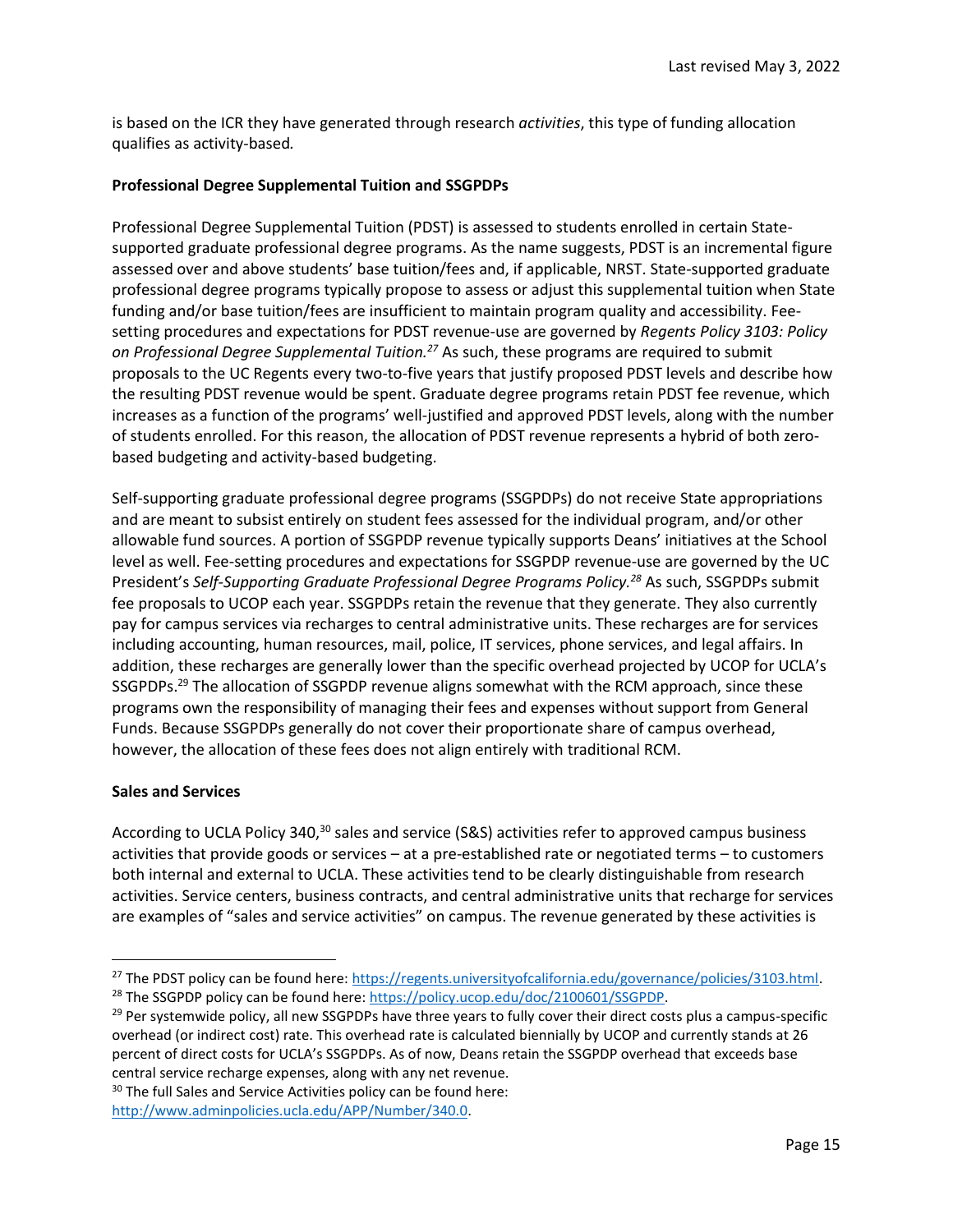retained by the revenue-generating unit. For this reason, the allocation of sales and services revenue aligns most closely with a traditional RCM approach.

Many central administrative units charge the campus Central Administrative Fees (CAFs) and Central Administrative Recharges (CARs), per the S&S fee policy. As mentioned, these units are allowed to charge campus units for services such as accounting, human resources, police, mail, IT services, and phone services. Fee increases for these services often help to cover central administrative unit cost increases.

#### **Faculty Funding and Support for Faculty Growth**

 $\overline{\phantom{a}}$ 

Under the current model, each School's total number of ladder faculty FTE lines<sup>31</sup> is a function of historical allocations, as opposed to enrollment. Some adjustments to those historical allocations have been made over time due to Deans' negotiations or the development of new majors, but historical allocations dominate the rationale for the total number of faculty FTE lines under the current model. Costs associated with these positions, as mentioned earlier, are budgeted and funded centrally.

A comparison of headcount enrollment growth at UCLA Schools and Divisions between 2009-10 and 2019-20 against headcount ladder faculty growth over the same time period suggests that this precedent-based approach has contributed to a suboptimal allocation of central funds. In particular, Schools and Divisions with relatively high enrollment growth have not necessarily seen corresponding growth in ladder faculty. For example, Life Sciences headcount enrollments (both undergraduate and graduate, excluding students in self-supporting programs) grew by 49 percent between 2009-10 and 2019-20, but ladder faculty headcounts grew by only 14 percent in the same time period. As a result, the student-to-faculty ratio in Life Sciences has deteriorated from 54.9-to-1 to 71.5-to-1 (a 30 percent increase). Similarly, enrollments in Physical Sciences grew by 43 percent between 2009-10 and 2019-20, while ladder faculty headcounts only grew by 6 percent. For Engineering and Applied Science, enrollments grew by 26 percent and ladder faculty grew by 12 percent.

Figure 7, below, shows that certain Schools – Life Sciences, Physical Sciences, and Engineering and Applied Science in particular – have exhibited enrollment growth without corresponding growth in resources to hire new faculty. Certain Schools, however, such as the School of Art and Architecture and the Herb Alpert School of Music, have seen enrollment and faculty growth rates that nearly align. The School of Art and Architecture's enrollment decreased by 10 percent over this ten-year period, for example, with faculty headcounts decreasing by 5 percent. The School of Music's enrollments decreased by 1 percent over this time period (only six students), with faculty headcounts remaining flat (0 percent growth).

 $31$  Faculty headcount in a School can technically grow without the number of faculty FTE lines growing, since FTE is an expression of workload.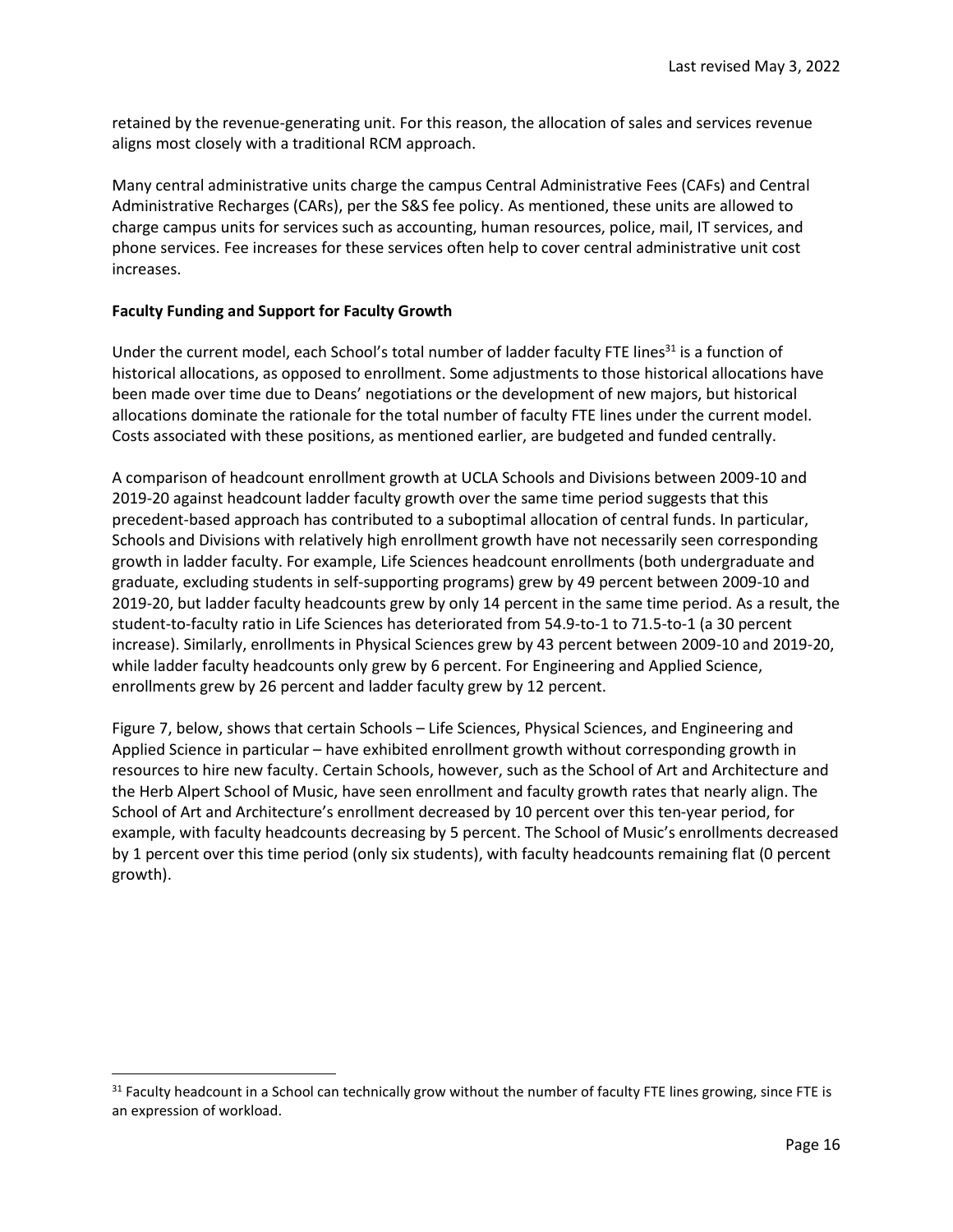



### **CONTEXT FOR CONSIDERING A BUDGET MODEL CHANGE**

 $\overline{\phantom{a}}$ 

Historically, and especially over the past decade, incremental budgeting has worked well for UCLA's General Funds because it has complemented the campus's financial context. In particular, midway through the 2010-2020 decade, UCLA's General Funds had sufficient flexibility (particularly as nonresident revenues grew each year) to support a 10-percent allocation to the Chancellor/EVCP to fund various important commitments. This additional revenue supported strategic investments across the campus through Chancellor/EVCP resources. Throughout that decade, UCLA's General Funds kept pace with inflation despite reductions in State support and only two tuition increases (a 19 percent increase in 2011-12 and a 2.5 percent increase in 2017-18). Factors that contributed to this phenomenon included the following: 1) base tuition had increased eight times leading up to this decade, with increases ranging from \$384 to \$1,796 between 2000-01 and 2010-11; 2) UCLA's nonresident undergraduate headcount enrollment increased by 137 percent between fall 2010 and fall 2020; and 3) UCLA's total undergraduate headcount enrollment grew by 21 percent between fall 2010 and 2020.<sup>33</sup>

Given the General Funds surplus and strong prospects for both resident and nonresident undergraduate enrollment growth over the last decade, UCLA had sufficient central funding to cover annual salaries and benefits for academic and non-academic employees, and to make important new investments. For

<sup>32</sup> The ladder faculty headcounts included in Figure 7 are based on "Ladder and Equivalent Faculty" job codes, which are independent of faculty salary fund-sources. For this reason, the visual includes ladder and equivalent faculty who are supported by both General Fund (GF) and non-GF revenues. A list of the Ladder and Equivalent Faculty job codes included in the display can be found here[: https://apb.ucla.edu/file/7a4cbcc2-131f-4477-a8cf-](https://apb.ucla.edu/file/7a4cbcc2-131f-4477-a8cf-3cc2cb3ecd90)[3cc2cb3ecd90.](https://apb.ucla.edu/file/7a4cbcc2-131f-4477-a8cf-3cc2cb3ecd90) For consistency, this figure also includes SSGPDP enrollments among its student headcounts. <sup>33</sup> UCOP. *Fall Enrollment at a Glance* dashboard[. https://www.universityofcalifornia.edu/infocenter/fall](https://www.universityofcalifornia.edu/infocenter/fall-enrollment-glance)[enrollment-glance.](https://www.universityofcalifornia.edu/infocenter/fall-enrollment-glance)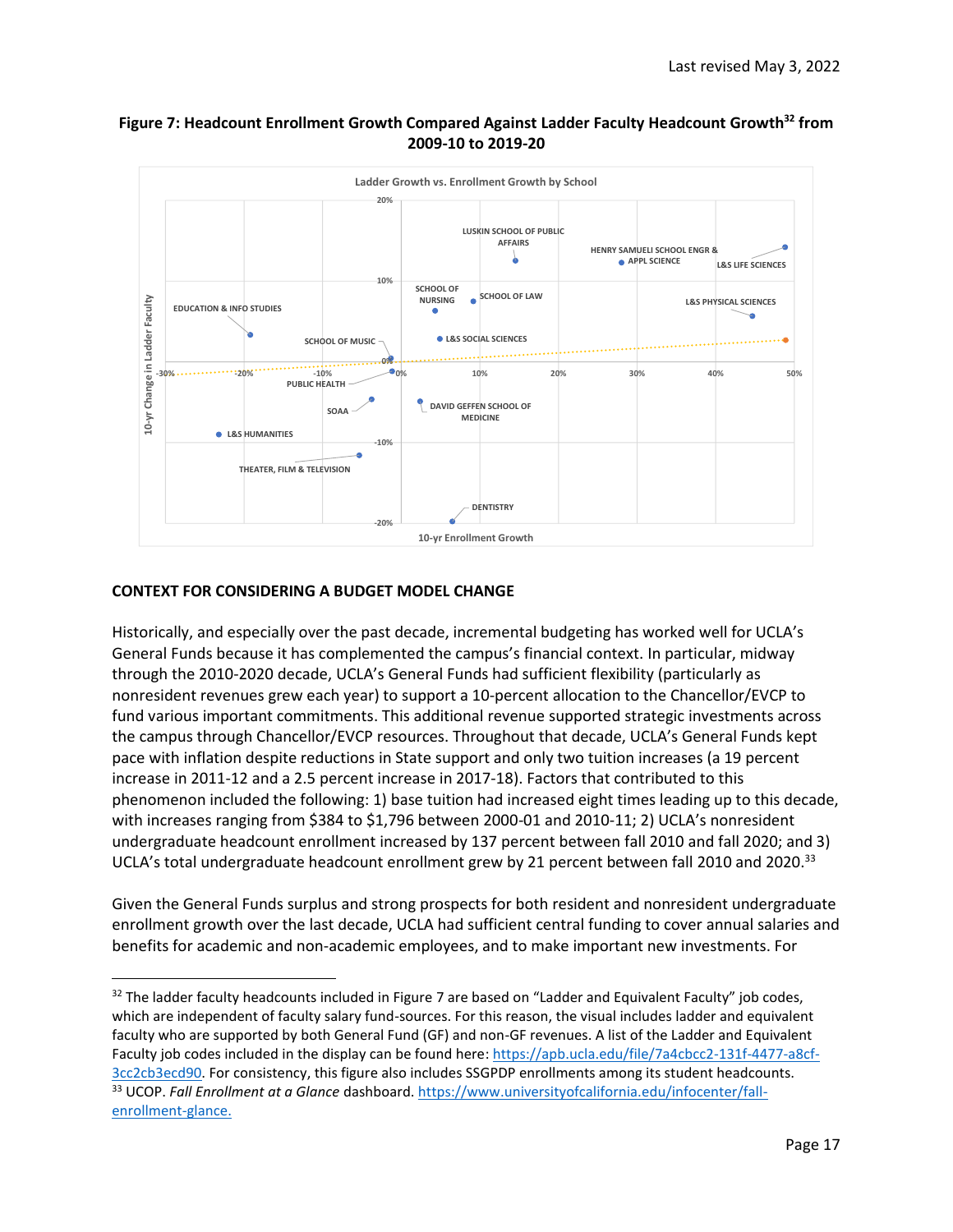example, the campus used Undergraduate Academic Initiative Funds (UAIF) to add new College of Letters & Science course selections to accommodate enrollment growth; hired 25 more faculty members in Engineering; increased the permanent budget of Public Affairs by 25 percent to create a new undergraduate major; established a new department and Vice Chancellor position for Equity, Diversity, and Inclusion; and bolstered graduate student financial aid (through fee remissions and block grant awards).

The past decade's success with incremental budgeting was driven by factors that are largely unavailable to UCLA today (e.g., a General Funds surplus, high tuition rate increases, and substantial nonresident undergraduate enrollment growth). As mentioned, UCLA's General Fund growth over the next decade will be constrained by State support unlikely to exceed the rate of inflation, a fixed tuition model, and restrictions on nonresident undergraduate enrollment. California resident undergraduate enrollment growth is a strategic priority for UCLA for many reasons, but it requires investments in other resources, including faculty, staff, and graduate student enrollment and support. If current trends continue undisturbed, UCLA's General Funds are projected to fall short of covering future inflationary cost increases for campus units, let alone personnel costs that typically exceed the rate of inflation and new strategic investments, which include enrollment growth, faculty retention, diversity initiatives, and cyber-security enhancements.

Put simply, UCLA's current budget model sits in tension with its current budget context. Incremental budget models are most effective when key revenue sources are sufficient to maintain operations and support important new projects over time. Going forward, however, UCLA's increases in State appropriations and base tuition are projected to be insufficient to cover both mandatory costs and strategic investments. Recent funding agreements at UCLA include harnessing General Funds to support new undergraduate majors in Public Health, Public Affairs, and Education & Information Studies; to meet increasing demand for Engineering courses; and to invest sufficiently in the campus's faculty diversity initiative. Absent growth in nontraditional revenue sources, which the current budget model does not transparently incentivize, UCLA will be less equipped to support commitments like these in the future. **By better aligning core operating revenues with expenditures, providing transparent incentives for units to pursue nontraditional revenue growth opportunities, and safeguarding central funds for strategic investment, the Bruin Budget Model, described in more detail below, is designed specifically to help the campus adapt to its modern budgetary challenges.**

### **BRUIN BUDGET MODEL (BBM)**

 $\overline{\phantom{a}}$ 

Since fall 2017, APB has conducted extensive research, engaged in consultations with external and internal stakeholders, and engaged with over 2,000 UCLA colleagues to develop and refine the Bruin Budget Model (BBM).<sup>34</sup> The BBM represents a hybrid of historical/incremental, priorities-based, and activity-based budgeting. As noted earlier in this report, incremental budgeting is more centralized, and activity-based budgeting is more decentralized, with priorities-based budgeting falling in the middle.

The BBM deviates from the current budget model in various ways. First, the BBM modifies how the following fund types are allocated: 1) General Funds (also known as "major core funds"); 2) Summer Sessions tuition; and 3) Indirect Cost Recovery. Second, the new model adds transparency to the sources and uses of the campus's central fund for strategic priorities. Third, the BBM changes how central administrative units are funded by replacing UCLA's complex and expensive internal recharge system and, in turn, curbing growth rates in central administrative unit budgets. To be clear, the BBM does not

<sup>&</sup>lt;sup>34</sup> See Appendix 1 for more details on the BBM's design and refinement process.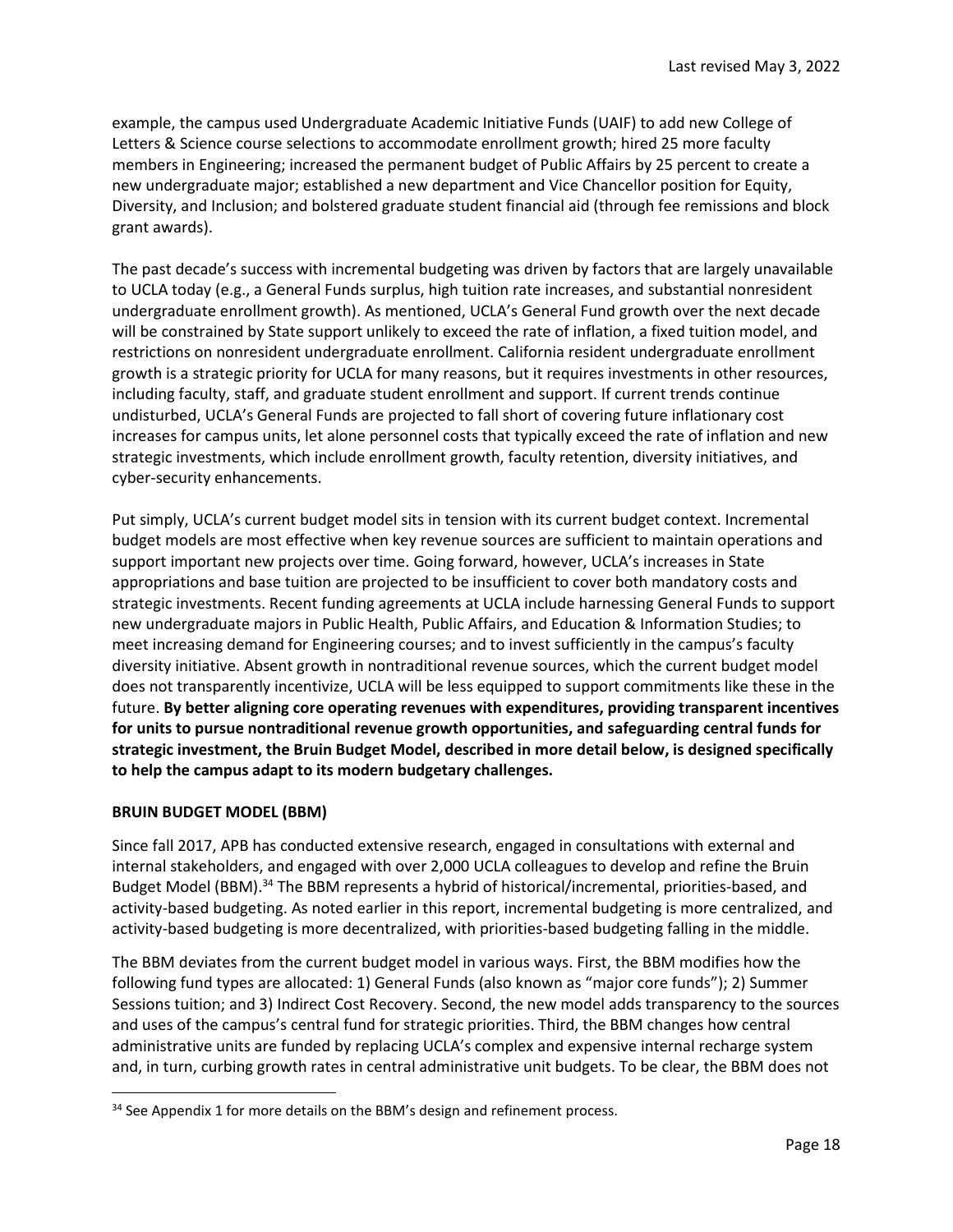deviate from the current model with regard to the allocation of registration fees, application fees, the Student Services Fee, financial aid, interest revenue, investment income, or one-time funds.

The BBM's rollout will be guided by the following principle: all subsidiary units will enter the BBM era with the same permanent budgets<sup>35</sup> that they otherwise would have had if the current budget model remained in place on that date.<sup>36</sup> The characteristics of the BBM, therefore, should be viewed in light of their *future impacts*, as opposed to any immediate windfalls or holes they would create on day one.

#### **Centralized Components of the BBM**

As a technical matter, State appropriations (one component of General Funds) and investment income will flow to the office of the Chancellor and Executive Vice Chancellor/Provost (EVCP) under the BBM (as they do under the current model), helping to create a central investment fund (referred to as the "central fund" or "central funding" throughout this report).<sup>37</sup> This fund will also be supported by two types of taxes, discussed in more detail below. The Chancellor's and EVCP's task will be to determine allocations of this central fund that would most effectively advance UCLA's priorities with the resources available. This central fund will be used to: 1) provide a "General Fund Supplement" to each School and Division; 2) continue supporting "non-School units," such as central administrative units and academic support and research organizations; and 3) fulfill various commitments made by the Chancellor and EVCP.

#### **Activity-Based Components of the BBM**

 $\overline{a}$ 

An important feature of the BBM's design is its activity-based approach for allocating the following fund types to Schools and Divisions: base tuition, NRST, ICR, and Summer Sessions tuition. To be clear, revenues from PDST, SSGPDPs, gifts and endowments, patent income, and sales and services are already directly recorded by the earning unit under the current model. The allocation of these fund sources will not change under the BBM. Each of the funds noted above are generated through various "activities." For this reason, they constitute the *activity-based components* of the BBM.

Under the BBM, a School's permanent General Fund budget will be bifurcated into two parts – revenue from a General Fund Supplement, and revenue from "activities" (e.g., enrollments and teaching). Each School/Division's ratio of General Fund Supplement to activity-based revenue will differ, as each School/Division has a different cost structure. State appropriations will serve as the source of the General Fund Supplement. (More information about the General Fund Supplement can be found below.) By contrast, base tuition and NRST will serve as the sources of the activity-based component of a School/Division's permanent General Fund budget. Base tuition and NRST revenues will flow to each School/Division according to the following formulas.

<sup>&</sup>lt;sup>35</sup> A unit's permanent budget ensures that there is enough annual funding to support approved staffing rosters. Under the BBM, a unit's permanent budget will continue to be utilized to manage and balance staffing rosters. <sup>36</sup> Of course, this particular budget baseline might not be ideal for units whose current situation is unfavorable. In certain outlier cases, APB may step in to make fair adjustments. That said, selecting a budget baseline that would satisfy every unit would be virtually impossible.

<sup>&</sup>lt;sup>37</sup> As mentioned earlier, the State has expressed intent to fund the first phase of UCLA's nonresident undergraduate reduction in 2022-23. State funding meant to backfill foregone NRST revenue from this mandated reduction will result in increased support for Schools/Divisions through a bolstered General Fund Supplement, as opposed to increased support for the central fund, since the BBM is designed to ensure that NRST flows directly to Schools/Divisions.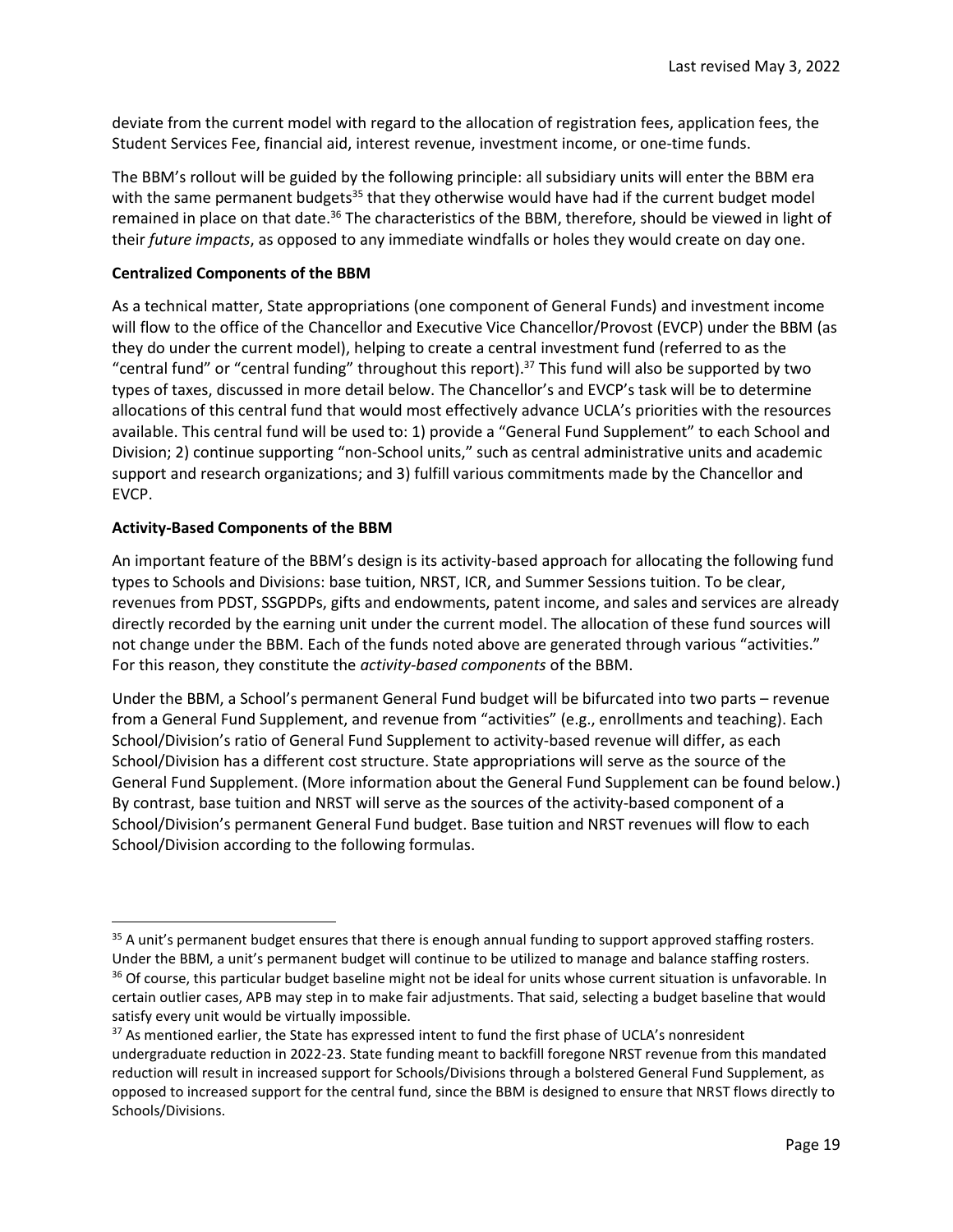For both undergraduate major headcount and undergraduate credit hours taught, a three-year average, weighted for the most recent year, will be calculated. (A three-year average is intended to smooth out anomalies, as undergraduate enrollments tend to vary from year to year, given differing enrollment growth mandates from the State, and variances in annual yield rates.) Then, funding for the undergraduate major enrollment figure will be weighted at 20 percent, and funding for the undergraduate student credit hours (SCH) taught<sup>38</sup> will be weighted at 80 percent. This weighting structure is designed to ensure that substantially more funding will be allocated to Schools/Divisions that take on the additional expenditures associated with undergraduate teaching. It also mirrors the weighting structure used by other IHEs. The University of Washington, for example, applies an 80/20 split to its distribution of undergraduate tuition revenue (by student-credit hours taught and by degree major, respectively)."<sup>39</sup> **By directly linking enrollment activity to General Fund allocations and by weighting significantly toward teaching activity, the BBM is designed to improve upon the current model by more precisely aligning General Fund revenues with teaching workload and its associated costs.**

These funding figures will be calculated centrally and will include both base tuition and NRST collected from undergraduate students. That is to say, all tuition and NRST will be pooled together centrally, and a per-credit-hour revenue figure will be generated by dividing that total tuition/NRST figure by total student-credit-hours. That per-credit-hour figure will be distributed using the 80/20 split among Schools that provided the instruction. This method will be applied consistently from year to year; the per-credithour value will change only when tuition or NRST rates are modified, or when nonresident enrollments fluctuate (since all undergraduates pay base tuition, but only nonresidents are assessed NRST). New undergraduate degree programs, if approved by the Academic Senate and the EVCP, will be funded using activity-based, per-credit-hour funding. In these cases, central funds will be provided, as needed, on a temporary basis to support the new program's startup costs, until the three-year average can fully fund the new program.

As a hypothetical example of how tuition/NRST revenue would flow to Schools/Divisions under the BBM, consider an undergraduate student who takes a full course load in a given academic year (45 credits). This student elects to take 60 percent of her credits (27) in the School of her major and 40 percent of her credits (18) in a different School. In that same year, APB determines that, net of financial aid, one undergraduate credit hour translates to \$315 of tuition/NRST revenue. A 25 percent tax would be

l

<sup>&</sup>lt;sup>38</sup> Unweighted student credit hours (SCH) are the primary metric for the allocation of General Funds to support undergraduate teaching under the BBM. The main rationale for this decision is as follows:

<sup>1)</sup> SCH is a direct proxy for enrollment (also used by the State to allocate funding to UC and by UCOP to allocate funding to the campuses). For undergraduate teaching, there is no weighting in the UCOP allocation to campuses. 2) Enrollment-based funding helps achieve one of the BBM's primary objectives, which is to improve upon the current model by better aligning General Fund revenue allocations with teaching workload and costs.

<sup>3)</sup> Early research and consultation about the BBM with various experts and peer institutions was unanimous in not recommending "weights" for different course formats (e.g., small seminars vs. large lecture courses). Instead, the recommendation was to use subvention (or BBM's General Fund Supplement) to provide additional funding for units that have higher costs associated with teaching. The model allocation loses transparency and simplicity when course formats are weighted differently; it is not possible to develop precise weights in this case; and the material covered in (and preparation required for) a large lecture course can be just as nuanced and complex as that of a small seminar. Since the General Fund Supplement will be set at today's permanent budget for teaching, all of the existing differentiation will be fully funded under the BBM.

<sup>&</sup>lt;sup>39</sup> The University of Washington. "An Introduction to ABB at UW." Spring 2018 PowerPoint presentation. [https://www.washington.edu/opb/uw-budget/activity-based-budgeting/data-and-tools-for-abb-tuition-revenue](https://www.washington.edu/opb/uw-budget/activity-based-budgeting/data-and-tools-for-abb-tuition-revenue-and-distribution-calculations/2018-5-10_abb_newcomers_presentation1/)[and-distribution-calculations/2018-5-10\\_abb\\_newcomers\\_presentation1/](https://www.washington.edu/opb/uw-budget/activity-based-budgeting/data-and-tools-for-abb-tuition-revenue-and-distribution-calculations/2018-5-10_abb_newcomers_presentation1/)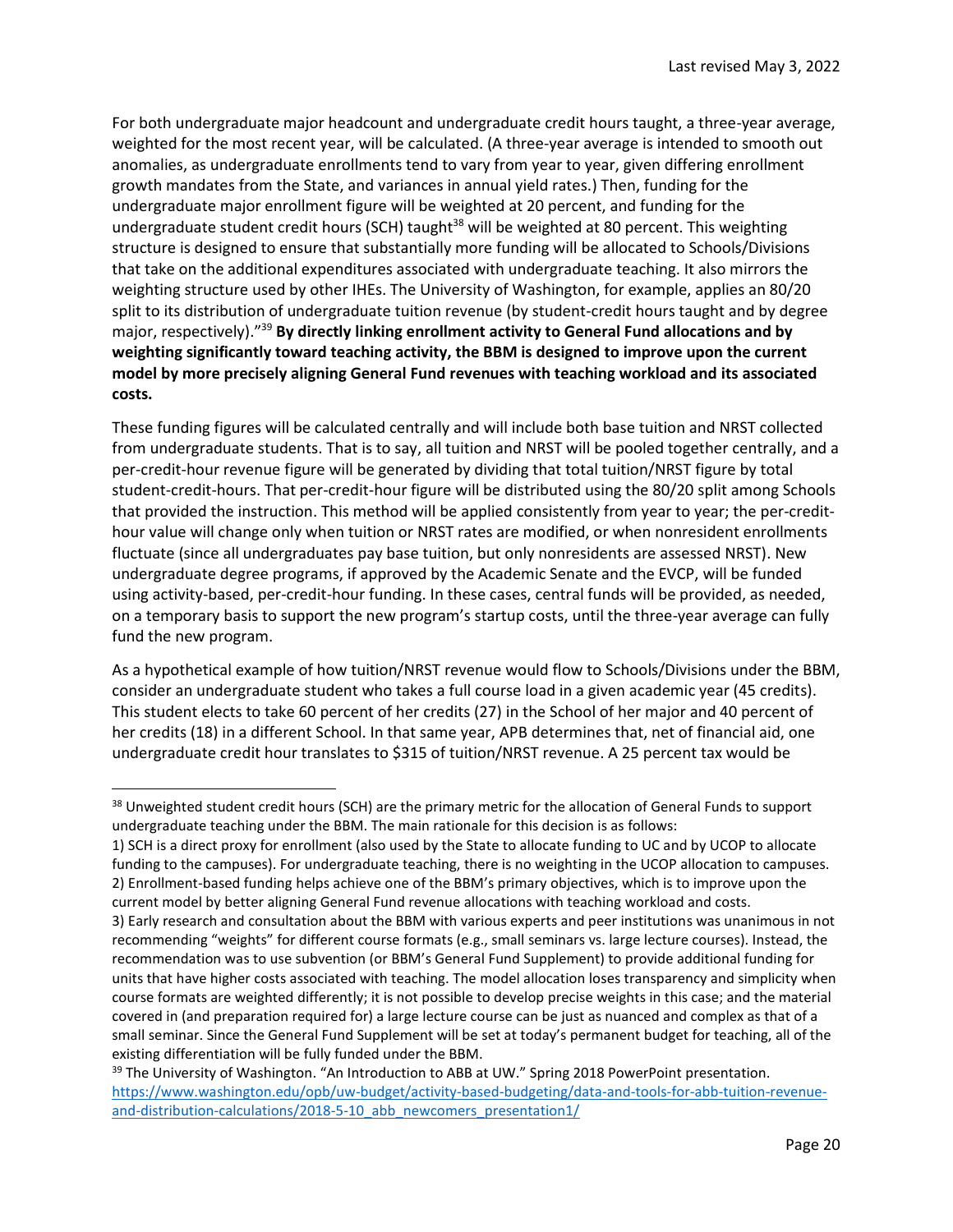applied to that \$315 figure, yielding a revised per-credit figure of roughly \$236. The School of the student's major would receive revenue for 20 percent (or 9) of her 45 total credits, equaling \$2,126. Revenue for the remaining 80 percent of this student's total credits (36 credits, or \$8,505) would then flow proportionately to the Schools of instruction. In this case, 60 percent of this revenue (\$5,103) would flow to the School of this student's major, and 40 percent (\$3,402) would flow to the non-major School, totaling \$7,229 for the major School and \$3,402 for the non-major School. Figure 8, below, provides a visual representation of this process. Appendix 2 distills this information into a table.



**Figure 8: Hypothetical Flow of Tuition/NRST Revenue from One Undergraduate under the BBM**

This flow of tuition/NRST revenue changes slightly when professional schools establish new undergraduate majors, as these often draw on the pre-major requirements and lower-division courses offered by the College of Letters & Science ("the College"). Under the BBM, the College will receive funding increases as professional schools introduce new majors that require the College's lower-division instructional offerings. Since the BBM weighs teaching activity at 80 percent, the College will directly receive tuition/NRST revenues based on instruction provided. In addition to that, the College will receive half-credit in the BBM's 20-percent major SCH calculation for the instruction of any professional school pre-majors. To illustrate this convention, in a hypothetical scenario in which only one student is enrolled as a pre-major in a professional school, that one headcount enrollment would be converted to 45 SCH (the standard workload) under the BBM. Then, those 45 SCH would be split in half, yielding 22.5 SCH for the professional school and 22.5 SCH for the College (specifically, the Division of Undergraduate Education). The revenue associated with 4.5 (or 20 percent) of those 22.5 credit hours would be allocated to the professional school. The same amount of revenue would be allocated to the College. The revenue associated with the remaining 80 percent of the 45 SCH would be apportioned out to the Schools/Divisions of instruction. The current incremental model, by contrast, does not adjust the College's budget as pre-major enrollments grow or as majors outside the College grow.

For undergraduate teaching, the goal of the BBM is to properly align funding with resource needs, not to increase undergraduate enrollment or incentivize competition for undergraduates. Decisions to increase undergraduate enrollment require EVCP approval and reflect multiple considerations, including State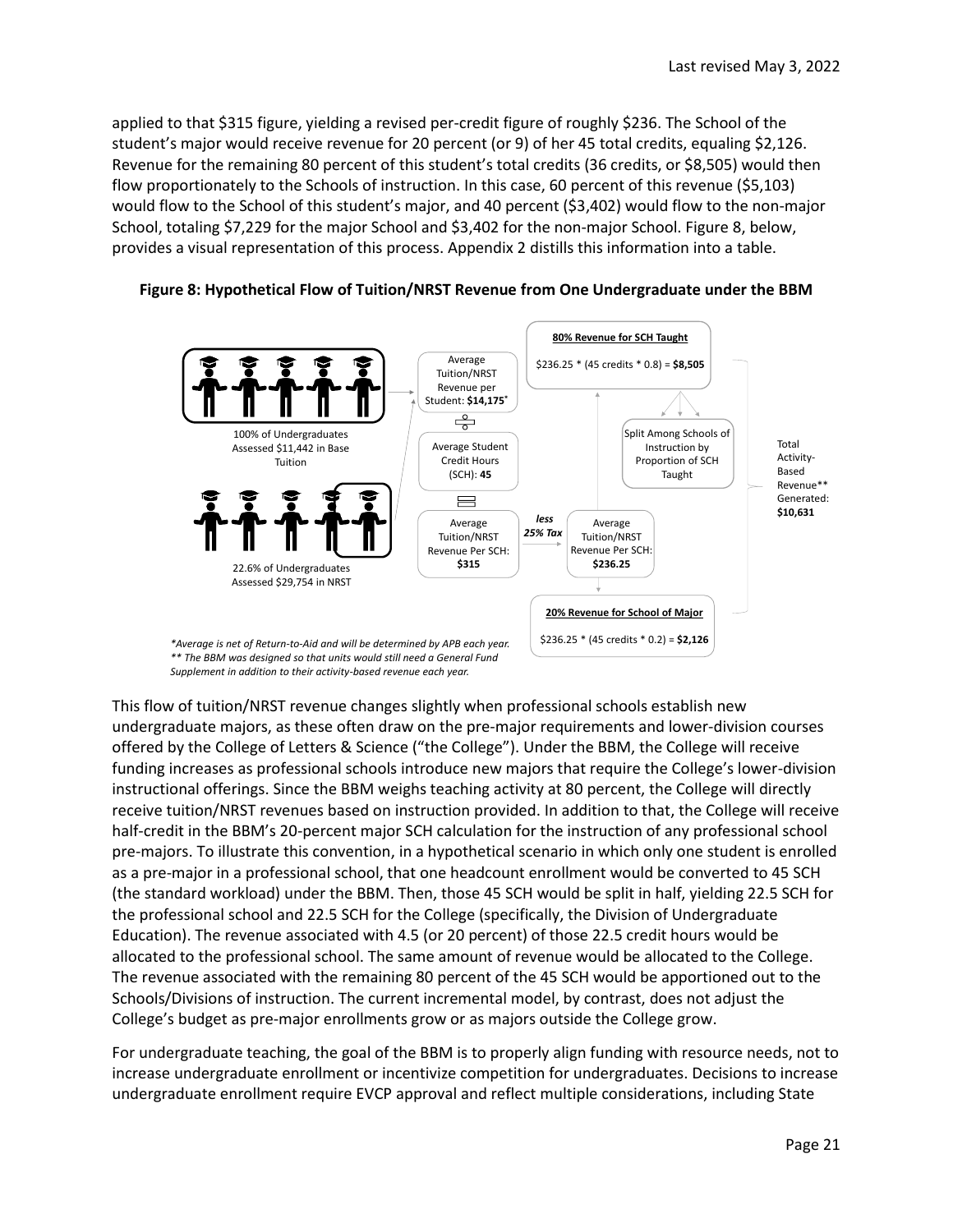funding designated to support undergraduate growth in a given year. The BBM's design assumes that academic programs at UCLA will continue to make decisions based on academic quality and student outcomes. To ensure that the BBM's implementation does not run counter to UCLA's values, the EVCP will monitor many of its effects, including shifts in undergraduate credit hours. These shifts are expected to be strategic and reasonable. For more information about BBM outcomes that will be monitored by central leadership post-implementation, see the "BBM Oversight and Assessment Plan" section of this report.

Base tuition and NRST revenue from graduate students will be allocated based on two-year enrollment averages, as opposed to three-year averages (graduate-level enrollments tend to be more consistent than undergraduate enrollments from year to year). Graduate student tuition/NRST, less the corresponding return-to-aid component (for graduate academic vs. graduate professional students), will be allocated to Schools/Divisions (as opposed to individual departments) for each student enrolled in their programs.

#### **ICR and Summer Sessions**

The BBM will allocate a higher percentage of gross ICR to earning units relative to the current model. Of the gross ICR generated in a given year, the BBM will set aside a fixed amount (\$55 million) to support UCLA's central infrastructure, a relatively small amount (\$1.6 million) to support Academic Senate faculty research grants, and 10 percent to support the Vice Chancellor for Research. The remaining amount will be sent to the earning organizations. See Figure 9, below, for a visual representation of this waterfall, including amounts after taxes and a comparison to the current model's distribution. **By increasing the net ICR distributions retained by Schools, the BBM is designed to increase the incentive to grow research activities and to create more local funding for research infrastructure investments (relative to the current model).**



**Figure 9: Waterfall Chart for ICR Distribution Methodology under the BBM (\$ in Millions)**

Lastly, the BBM will simplify and add transparency to the distribution of Summer Sessions revenues. The total fees collected will be sent to the earning department. Net of taxes (see the "Taxes" section below for more details), this practice will result in increased Summer Sessions revenues to Schools/Divisions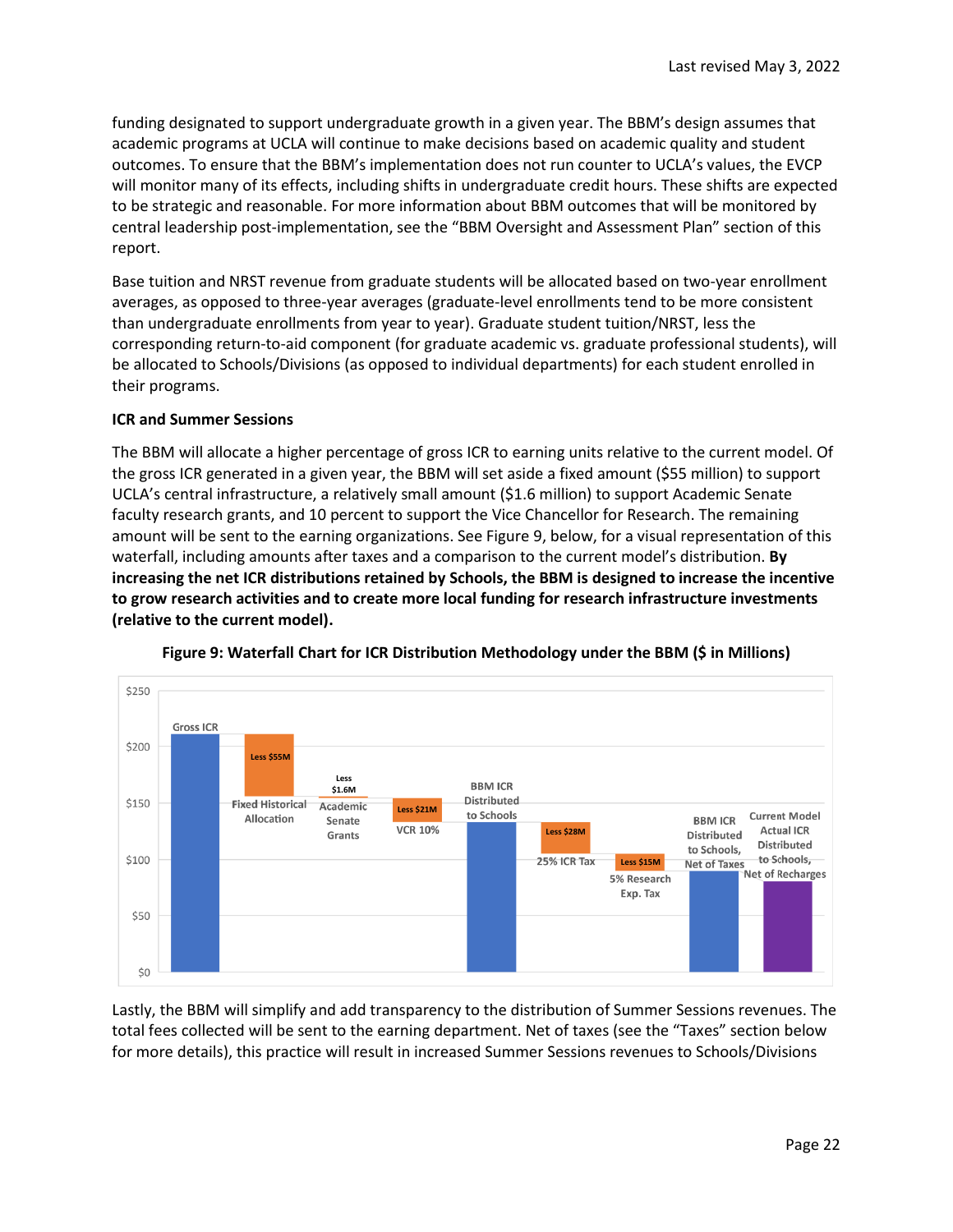relative to the current distribution model (considering the UC student population only). <sup>40</sup> **By increasing the net summer revenues retained by units and the transparency of summer distributions, the BBM is designed to improve upon the current model by better incentivizing the expansion of summer teaching and enrollment (summer has the most unused capacity of UCLA's academic quarters).** This design element aligns well with the campus strategic priorities of improving time-to-degree and closing student attainment gaps. The costs associated with Summer Sessions administration will be covered through an allocated baseline budget that will now be reviewed during the annual budget process.

#### **General Fund Supplement**

The BBM was designed so that units would still need a General Fund Supplement (GFS) in addition to their activity-based revenue each year. This structure stands in contrast to a strict RCM approach, which would treat each School/Division as a "tub on its own bottom." The GFS will give the Chancellor and Provost leverage in determining unit budgets beyond the net of activity-based revenues and costs. To be clear, this "leverage" will not represent a deviation from the current model. The Chancellor and Provost already play important roles in UCLA's annual budget process. Maintaining such leverage under the Bruin Budget Model is desirable for the same reasons that coupling discretionary elements with activitybased or RCM budget models is desirable. In particular, units that have limited capacity to generate additional revenue or increase efficiencies benefit from adequate central support. In addition, sufficient central funding and discretion over its allocation is fundamental to advancing campus-wide priorities. On the first day of implementation, the General Fund Supplement will be used to ensure that every School's permanent budget matches what it would have been under the current budget model. To reiterate, the calculation of each School's GFS is only derived at the School level, not the department level.

The GFS is designed to be stable and predictable. The amount provided in the first year will likely only be adjusted for inflation in future years. That said, the GFS will be reviewed as part of the annual budget process, meaning it will not just serve the purpose of providing support for inflationary increases such as faculty merits, but it will also provide units with various one-time, priorities-based adjustments. These one-time adjustments will allow the Chancellor and EVCP to make investments and maintain support for units with funding needs that might exceed the revenues flowing to them from activities and their base GFS. Any one-time, incremental, priorities-based allocation to the GFS will align with a letter released by the EVCP each budget cycle stating the campus's priorities for the year ahead. Historically, these priorities have included teaching to support enrollment growth, student success programs and financial aid, diversity initiatives, deferred maintenance, and research. Strategic plans at the campus and organizational levels will help the EVCP to identify campus priorities and resulting investments.

#### **Putting General Fund Budgets Together**

 $\overline{\phantom{a}}$ 

In UCLA's ledger, each academic department currently has permanent General Fund budgets housed within their own accounts. Taken together, these department budgets sum to the associated School's permanent General Fund budget. Today, General Funds flow directly to department accounts in their permanent budget amounts. This convention will not change under the BBM.

On day one of the BBM, each School/Division will continue to receive its July 1 permanent GF budget, allocated through the ledger to department accounts in amounts equal to what would have been provided under the current budget model. When the BBM is implemented, each School/Division's

<sup>&</sup>lt;sup>40</sup> Had the BBM been active in summer 2019, academic units would have retained \$1.2 million (8%) more than they did under the current model for their summer revenues derived from UC student participation.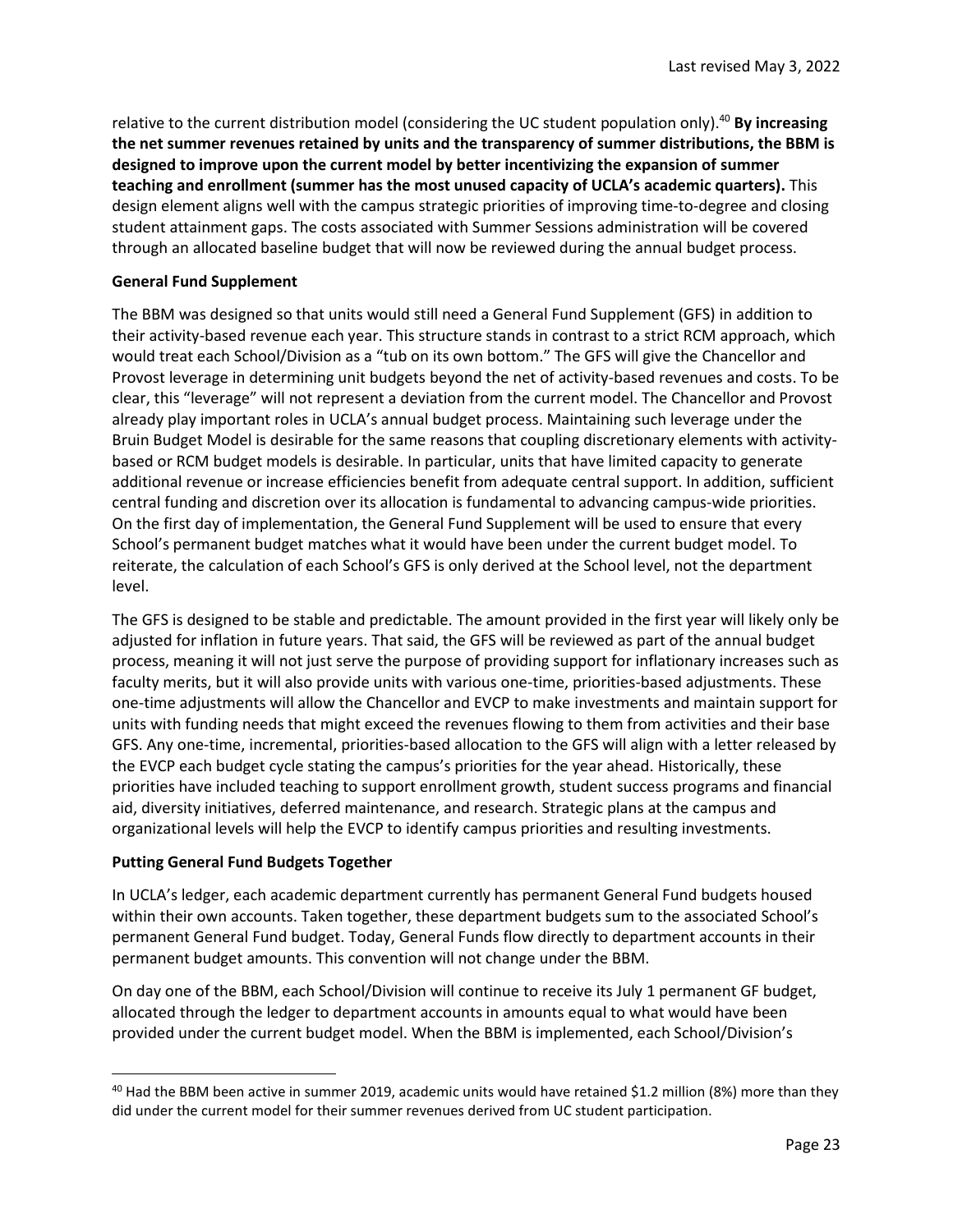permanent GF budget total will not change; it will just be bifurcated into two parts: an activity-based portion and a General Fund Supplement. In the first year, APB will re-express each School's historical GF permanent budget total by calculating, first, how much of that total comes from its activities. Credit hour formulas based on 9-quarter (3-year) averages (described above) will inform this calculation. The remainder (the historical base minus the activity portion) will constitute the School's General Fund Supplement. That supplement figure will remain stable going forward. That is to say, every year after year-one, each School/Division will be guaranteed its General Fund Supplement from year-one, in addition to inflationary adjustments provided by the central fund, or any commitments approved by the EVCP in the annual budget process.

APB will recalculate the activity portion of a School/Division's General Fund permanent budget every year. This portion of a School/Division's permanent GF budget, therefore, will be subject to change from year to year. To be clear, this GF permanent budget calculation will apply only to School/Division-level budgets. The BBM is not designed to calculate the activity and GFS portion of each department's GF permanent budget.

For all subsequent years in the BBM, as is done under the current model, Schools/Divisions can expect to continue to receive inflation-based adjustments to their General Fund Supplement. Furthermore, if the activity-based revenues calculated at the School/Division-level resulted in incremental funding for the School/Division relative to year-one, APB would transfer that increment to the School/Division's Dean. It is expected that the Dean would distribute this increment to departments based on priorities aligned with School/Division-level strategic plans. When the BBM is implemented, APB will provide dashboards and metrics that will help support the Dean's allocation decision-making regarding incremental activity-based funding. If an academic department had pressing needs that could not be fulfilled by its permanent GF budget or by the activity-based formulas of the BBM, it could make a request to the EVCP, through the Dean, for additional funds during the annual budget process.

Unit funding for mandatory compensation increases will work in a manner similar to the current model under the BBM. That is to say, mandatory increases in expenses on General Funds will be funded by revenue increases in the General Fund. More specifically, annual increases in salaries and benefits will be funded by a combination of the revenue resulting from cohort-based tuition rate increases (as opposed to enrollment increases), along with increases in UCLA's annual appropriation from the State. As mentioned, the General Fund Supplement is derived from UCLA's State General Fund. Each year, UCLA anticipates receiving increments from the State to cover campus cost increases, and those funds will be passed on to campus units under the BBM.

Similarly, the annual budget process under the BBM will resemble the annual budget process under the current model in many ways. Under the BBM, any School, College Division, academic support and research organization, or central administrative unit could submit requests to the EVCP for additional GFS support or other funding commitments. During the annual budget process, the Chancellor and EVCP will consider these requests and make determinations about how to allocate additional central funding (when available) so as to most effectively advance UCLA's priorities. Rich quantitative and qualitative data, including information about salary pressures and national trends in various fields, will also inform these annual decisions.

**Taxes**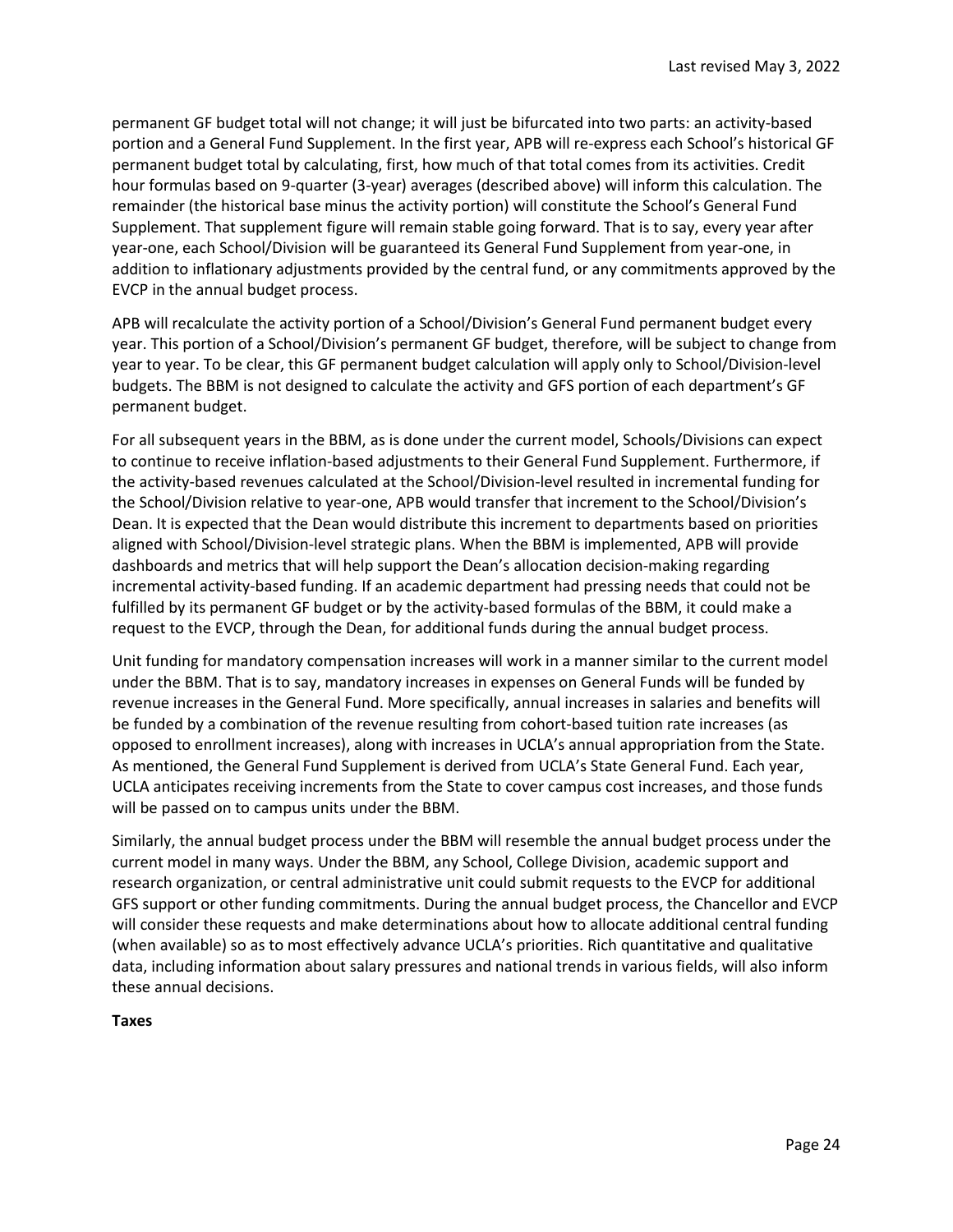Under the BBM, Schools/Divisions will be assessed a 25 percent tax on revenue from tuition,<sup>41</sup> indirect cost recovery, and Summer Sessions tuition to fund central services. The resulting revenue from this tax, when set at 25 percent, replaces the amounts taken from these fund sources to support central services under the current model. That is to say, whereas the current budget model allocates approximately onethird of General Funds to central administrative units and academic support and research organizations, the BBM will provide that same level of support through a 25 percent tax on various revenues. PDST revenue will not be taxed.

The BBM will also include a second "expenditure" tax, which will replace the UCOP assessment,<sup>42</sup> along with various recharges associated with campus-wide services. (Recharging is UCLA's current approach for passing on costs to campus units for central services rendered.) Instead of taxing units for campusgood services, central administrative units will receive funding from this tax to offset the loss of these recharges. This tax, which will apply to expenditures from sales and services funds and to total SSGPDP expenditures (including transfers) net of financial aid, will not exceed 5 percent and will cover the UCOP assessment, various recharges, and campus-good services (mostly CAFs). Under the current model, SSGPDPs are taxed at a rate lower than 5 percent. The current rate, however, does not fully cover the overhead costs associated with campus support for SSGPDPs. By selecting a 5-percent tax, the BBM raises more central funds relative to the current model and yet avoids substantially deviating from the status quo. **By keeping the SSGPDP tax low (at 5 percent), the BBM is designed to provide a strong incentive for the development of more self-supporting programs. These programs have the potential not only to increase UCLA's reach and impact, but also to diversify funding and create new resources for Schools to invest in all of their academic programs.** The combination of these two taxes will fully support central unit budgets while reducing reliance on General Funds. Part of the motivation for creating this particular tax system was not only to fund central services in a simpler, more transparent way, but also to curb growth-rates of non-academic budgets.

To clarify, the 5-percent target rate for this second tax is meant to be reached within five years of implementation. Discussions about this tax rate's glide path to 5 percent will take place over the next several months. **By establishing a 5-percent tax on "non-core" funds, the BBM is designed to create a more reliable source of central funding than that of the current model. Reliable central funds are essential to support base budgets for central administrative units and to enable the EVCP to invest in strategic priorities.** Already-announced investments (that will be supported by this tax) include the expansion and diversification of faculty through initiatives such as Rising to the Challenge, becoming a Hispanic-serving Institution, and the EVCP's Advancing Faculty Diversity initiative.

Several elements of the BBM expenditure tax are not yet finalized. Central administrative units are still in the process of creating Service Level Agreements describing what will be covered by this tax, for

 $\overline{\phantom{a}}$ 

 $41$  Expenditures on student aid will be excluded from taxable amounts. This exclusion is especially important for departments that fund the NRST for their graduate students. Under the current model, departments do not receive NRST from graduate students, and this has been a constraint to enrolling more nonresidents. Under the BBM, Schools and Divisions will receive the NRST funds for their nonresident graduate students and will not be taxed on the portion that is used for financial aid. This convention should lift a major constraint that departments face today when considering expanding nonresident enrollments.

 $42$  UCOP functions are funded through a broad-based assessment on the full spectrum of University fund sources, nearly 90 percent of which are non-State funds. From 2017-18 through 2019-20, per the recommendation of the California State Auditor in a 2017 report, UCOP functions were instead supported by State General Funds.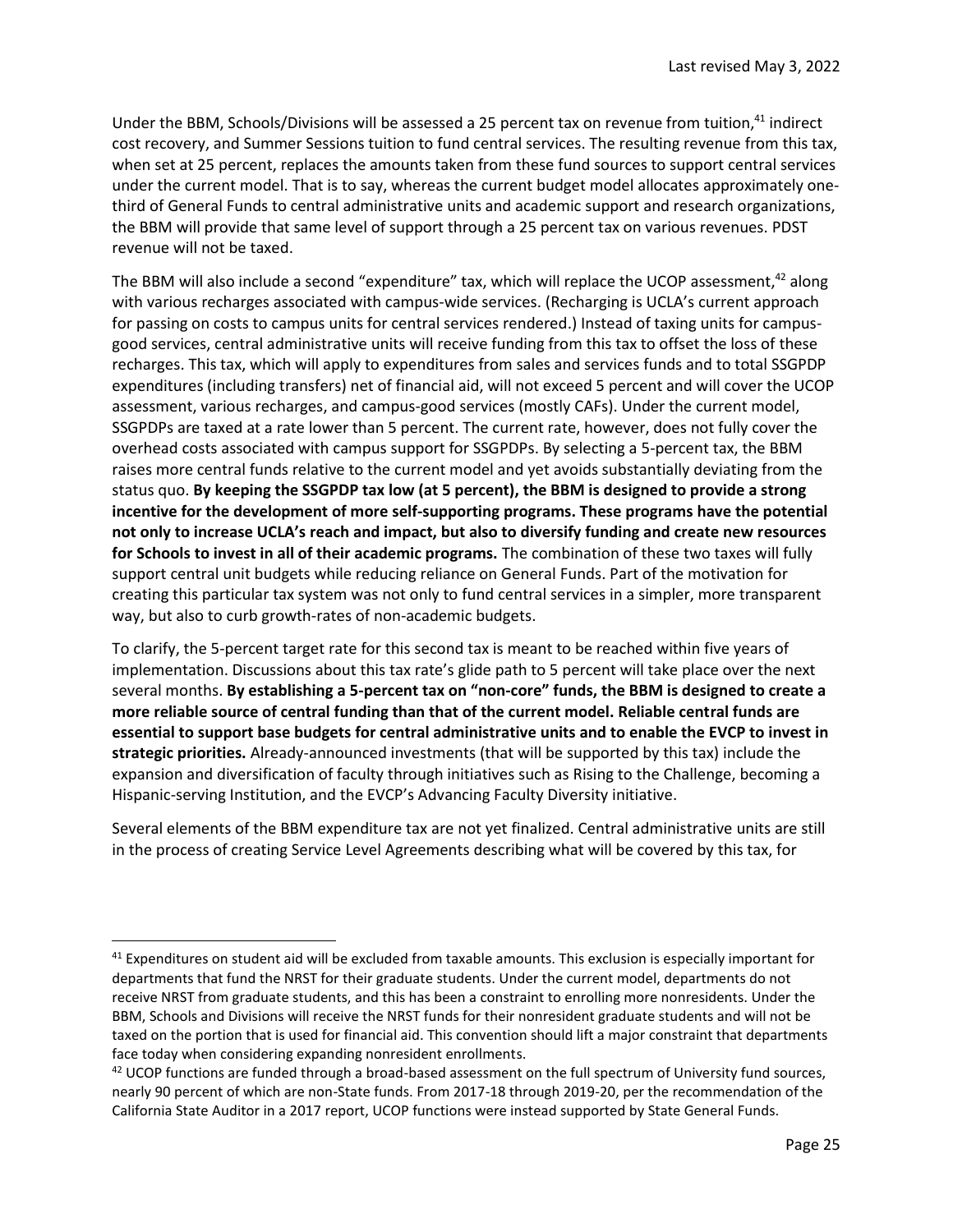example. The application of the BBM's tax model to UCLA Health is also still under discussion.<sup>43</sup> Lastly, although recharges on basic campus goods will be replaced, recharges on premium services will continue, and APB has completed work with central administrative units to identify a list of which services will be covered by the expenditure tax and which will remain premium recharges. These decisions are not yet finalized.

Also included in the expenditure tax will be research grants that earn ICR of at least 25 percent. The ICR returned to Schools/Divisions will be the source of this grant expenditure tax. As mentioned, the BBM will allocate a higher percentage of any incremental gross ICR to Schools/Divisions relative to the current model. APB projects that, even after paying this tax, earning units will still receive approximately 30 percent higher net returns from their ICR generated (relative to current levels) after BBM implementation. To be clear, the BBM will not include a tax on research expenditures for grants that earn ICR below 25 percent. UCLA values research from across disciplines, and the BBM does not seek to curb or disincentivize research conducted in areas that tend to collect relatively low ICR revenue.

The BBM's tax system has a few notable exclusions. These include spending on student aid and capital projects, as well as spending on gift and endowment funds. The decision to exclude spending on gift and endowment funds in particular was intended to incentivize greater use of these funds and to decrease associated unspent balances, which have grown substantially in recent years. This exemption, among the other conventions of the new model, will be reviewed during the first comprehensive assessment of the BBM, which will take place within the first four years of its launch (described in more detail in the "BBM Summary" section below).

One of the principles underpinning the BBM tax system is that tax rates should be held stable over time. As mentioned, expenditure tax rates will initially be grandfathered in at the current recharge and UCOP assessment levels; within five years of implementation, this expenditure tax rate will become uniform across the campus and increase to 5 percent. By contrast, the tax on tuition, ICR, and Summer Sessions tuition revenue will remain stable at 25 percent. If the BBM tax rates need to be adjusted beyond these rates sometime in the future, this determination would be made after extensive consultation with campus stakeholders and would require approval by the EVCP and VC/CFO.

# **Faculty Funding and Support for Faculty Growth**

 $\overline{\phantom{a}}$ 

The budgets for faculty positions will be managed by the Deans under the BBM. Faculty funding can be seen as falling into three categories: 1) funding needed for faculty merits, range adjustments, and promotions; 2) funding needed to replace faculty after attrition or migration; and 3) funding needed to hire new faculty. Under the current model, all three of these categories are budgeted and funded centrally. Under the BBM, Schools will use annual growth in their General Fund Supplement and revenue from tuition rate increases to fund the first category.<sup>44</sup> For the second category, a School/Division's savings from faculty attrition or migration will be used to hire replacement faculty. For the third category, a School/Division's activity-based revenue, or additional revenue granted through requests submitted during the annual budget process, will support the addition of a new faculty member. These conventions do not differ dramatically from the current model; the key difference is that faculty funding will be budgeted and managed locally instead of centrally under the BBM. One

<sup>43</sup> Given UCLA Health's concurrent redesign of its funds-flow model, discussions about the timeline of fully integrating UCLA Health into the Bruin Budget Model are still ongoing. Certain aspects of UCLA Health, such as IT, will be integrated sooner than others.

<sup>44</sup> Although merit-based salary increases for faculty and staff already at UCLA will not be covered by activity-based revenue growth, changes in activity will play a role in determining future *headcounts*.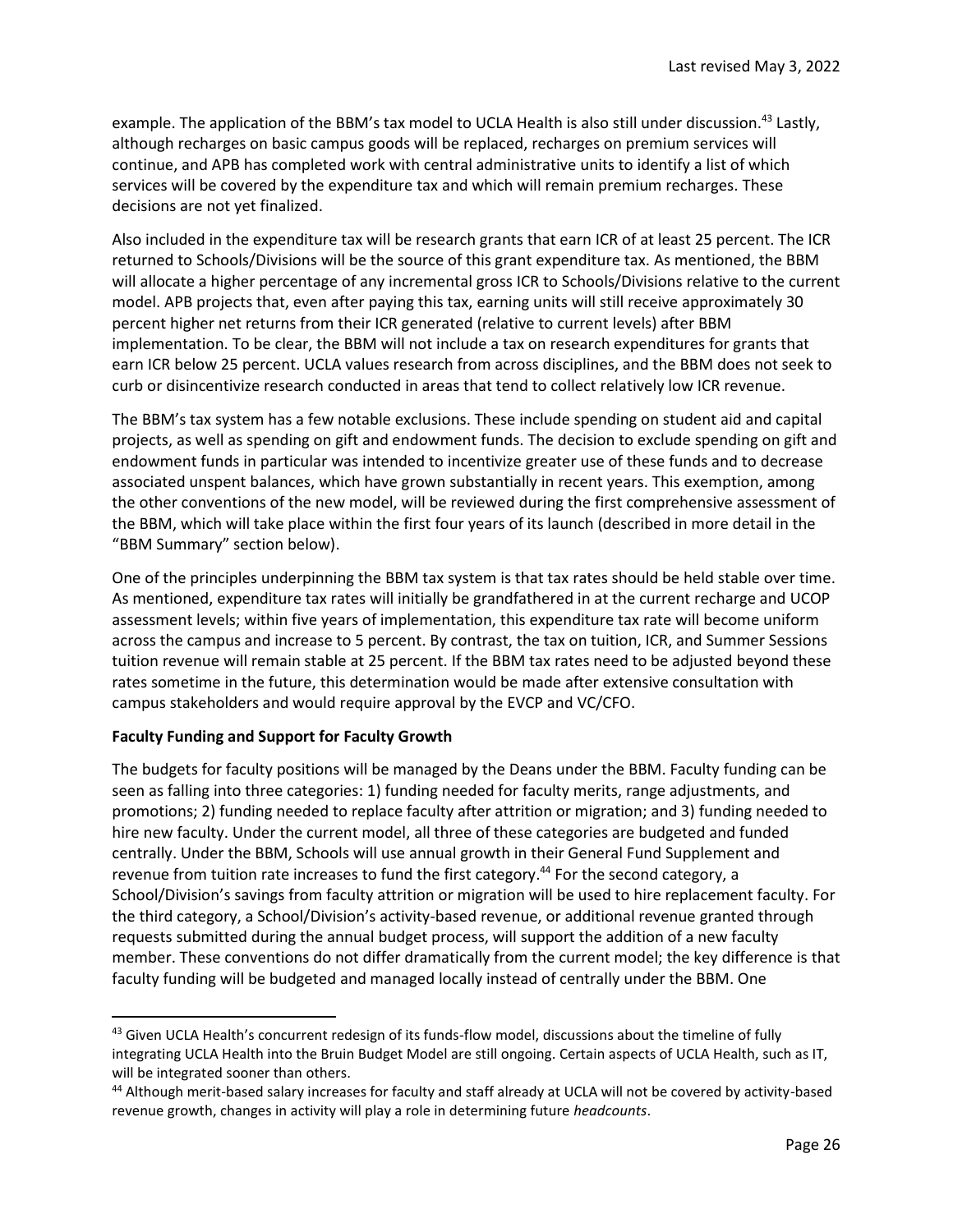anticipated benefit of this approach is that it will give Deans the flexibility to create new faculty FTE lines when department enrollments and/or other activities increase. This level of flexibility is not granted under the current model.

### **Interdisciplinary Work**

Existing permanent and temporary budgets for interdisciplinary units and projects will continue with no impact under the new model. Collaboration across the campus will also remain a priority under the BBM. Per a recommendation issued by UCLA's Council on Planning and Budget, one dashboard included in the BBM Oversight and Assessment Plan (described in more detail below) tracks student-credit hours (SCH) for undergraduate courses that are cross-listed, both within the same School and across Schools. The percent of total cross-listed undergraduate SCH offered on campus (including those within the same School and across Schools) has trended downward over the past decade, from 5.6 percent in 2011-12 to 4.8 percent in 2019-20 and 4.7 percent in 2020-21. Most of that decline is attributable to a decrease in cross-listed SCH across Schools.<sup>45</sup> This dashboard will track the extent to which this trend changes under the BBM. APB is also interested in expanding dashboard content to measure other interdisciplinary efforts happening on campus.

The BBM might encourage interdisciplinary work through shared activity-based revenue or new investments from the central fund and/or from the Deans. Other incentives for interdisciplinary work will be a topic for discussion over the next several months. APB is currently collecting internal and external ideas about how the BBM might be modified to better incentivize collaborative work. As an example, based on feedback already provided, APB has modified the BBM to ensure that it will give credit to home Schools/Divisions when a faculty member teaches in a different School or Division. Now, APB is looking into how to best support cross-School enrollments of graduate students. (Revenue from cross-School enrollments of undergraduates will be split proportionately across the associated Schools of instruction.)

### **BBM Summary**

 $\overline{a}$ 

The BBM, as designed, represents an amalgam of UCLA's current/incremental model, priorities-based budgeting, and activity-based budgeting. Although it is only partially activity-based, it aims to better align future years' incremental allocations with activity trends, such as increases in undergraduate student credit hours taught, new graduate programs and enrollments, research grants, and indirect cost recovery. The new model, when implemented, will retain UCLA's current/incremental model insofar as the permanent General Fund budgets of Schools and Divisions under the current model will serve as the basis for determining their General Fund Supplement under the BBM. Each year, this supplement will be adjusted for inflation. The BBM will reflect priorities-based budgeting insofar as the Chancellor and EVCP will determine which campus priorities to advance through various central fund allocations during the annual budget process. Lastly, the BBM represents activity-based budgeting insofar as units will receive additional resources – including base tuition/NRST, ICR, and Summer Sessions tuition – as they increase the activities associated with those resources.

Budget models are important, but they are only one component of broader budget systems. A budget system represents the partnership between a budget model and its discretionary elements (including the authority and values of the relevant decision-makers).<sup>46</sup> Budget models are deployed by leadership

<sup>45</sup> Chancellor's Office of Data Analytics (CODA).

<sup>&</sup>lt;sup>46</sup> Paul Courant and Amy Dittmar, "Report on the State of the Budget Model and Budget System at the University of Michigan (Abridged Version)," Review of the University Budget Model undertaken in FY19, 2019,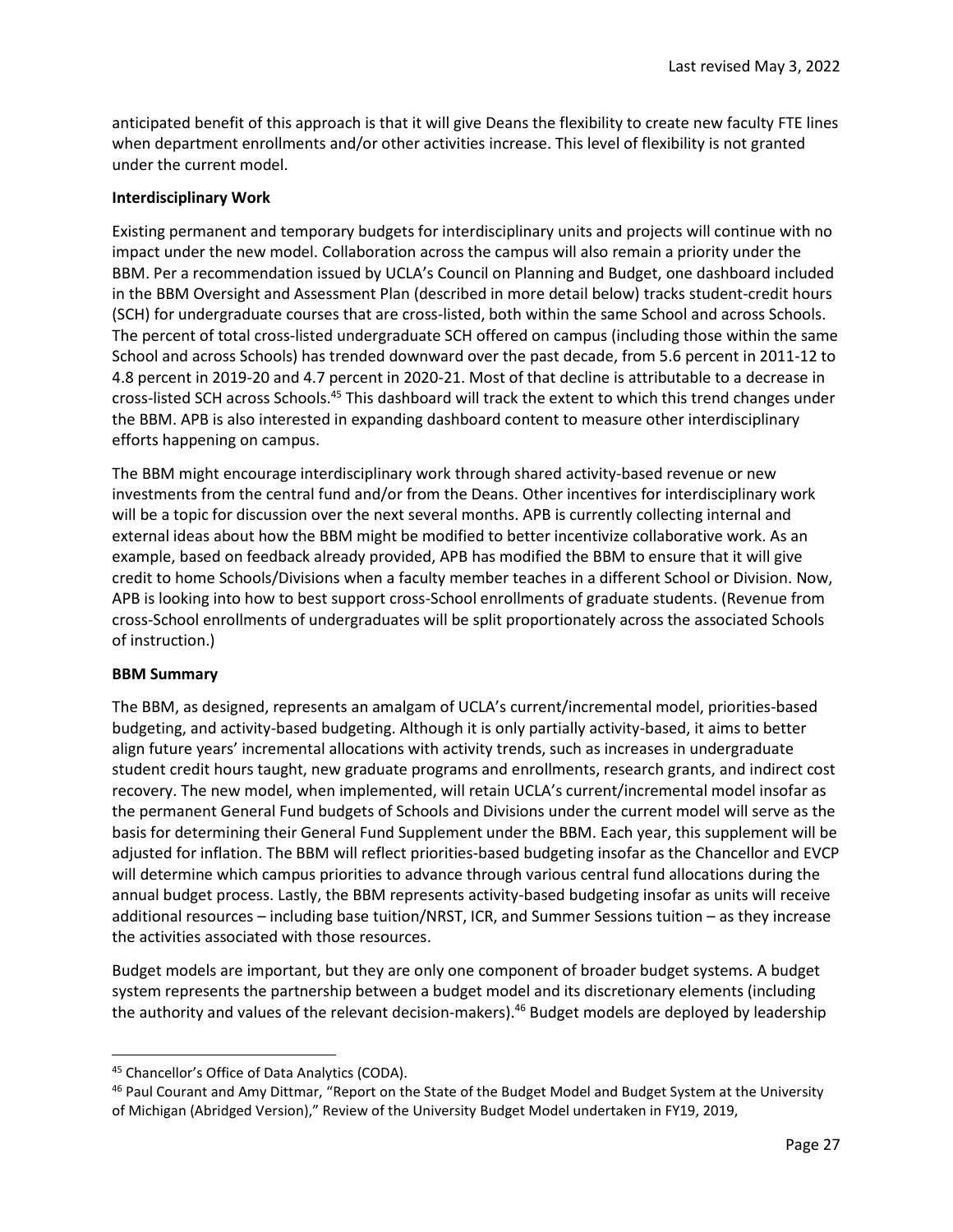to advance the missions of the university. In the case of the BBM, although some resources will flow toward units that increase various activities, the Chancellor and the EVCP will also retain considerable decision-making authority, particularly with regard to the allocation of flexible resources. **By introducing full transparency into budget allocations and central investments, the BBM is designed to enable better and more strategic discussions through the campus budget process.** In addition, the BBM will be subject to a comprehensive review every four years alongside the decision-making conventions that, taken together, will characterize UCLA's broader budget system. This practice of reliable reviews will help to determine whether the technical components of the BBM, and/or the decision-making system that allocates resources across campus, should be modified over time.

#### **BBM Oversight and Assessment Plan**

APB is currently compiling an oversight and assessment plan to assist the campus in determining whether the BBM generates better outcomes than those of the current budget model. In May 2021, the Council on Planning and Budget (CPB) issued a report of recommendations for this oversight and assessment plan. Per the report, "the BBM Oversight and Assessment Plan must include year-over-year data for up to ten years, clear definitions of each metric of interest, and a clear date when the metric first arose."<sup>47</sup> The CPB recommended that APB develop various dashboards in partnership with other entities on campus that would have access to the relevant data.<sup>48</sup> As part of the work of developing this oversight and assessment plan, APB is creating and refining dashboards in response to these recommendations. Examples of two such dashboards can be found in Appendix 3. These dashboards will offer insight into the effects of the BBM on, for example, the wellbeing of undergraduate and graduate programs, UCLA's rankings, and the nature and volume of UCLA's research.

#### **Concerns and Areas for Possible Reform**

Members of the CPB, Academic Senate, and other stakeholders have identified a number of concerns about the BBM. These reasonable concerns pertain mostly to the potential consequences of the BBM's incentives for units to manage resources efficiently and entrepreneurially expand available resources. They also speak to the importance of maintaining strong decision-making authority at the center. If the new model is found to have created incentives that are inconsistent with university values or best practices in higher education, then the central administration will be well-positioned to take swift action under the BBM as designed.

 $\overline{\phantom{a}}$ 

[https://obp.umich.edu/wp-](https://obp.umich.edu/wp-content/uploads/pubdata/budget/Budget%20Model%20Review%20abridged_FINAL.pdf)

[content/uploads/pubdata/budget/Budget%20Model%20Review%20abridged\\_FINAL.pdf.](https://obp.umich.edu/wp-content/uploads/pubdata/budget/Budget%20Model%20Review%20abridged_FINAL.pdf)

<sup>47</sup> Council on Planning and Budget. "Bruin Budget Model Oversight and Assessment Plan Recommendations from the Council on Planning and Budget." May 2021.

[https://dms.senate.ucla.edu/issues/issue/?4458.CPBs.Budget.Model.Working.Group.Recommendations.Bruin.Bud](https://dms.senate.ucla.edu/issues/issue/?4458.CPBs.Budget.Model.Working.Group.Recommendations.Bruin.Budget.Model.Oversight.and.Assessment.Plan) [get.Model.Oversight.and.Assessment.Plan.](https://dms.senate.ucla.edu/issues/issue/?4458.CPBs.Budget.Model.Working.Group.Recommendations.Bruin.Budget.Model.Oversight.and.Assessment.Plan)

<sup>48</sup> Dashboards recommended by the CPB included the following: annual dollars generated by nontraditional areas on campus, such as SSGPDPs, Summer Sessions, ICR, and gifts and endowments; annual dollars supplied to the central fund by fund source; annual dollars and percent of central fund allocated to the General Fund Supplement; the annual ratio of internal recharges to central dollars spent; annual dollars spent on central services by all academic and central administrative units; global and national rankings; undergraduate student performance, academic opportunities, and experience dashboards; graduate student performance and experience dashboards; annual direct costs going to research teams with contracts/grants and indirect cost recovery revenue; and annual revenue from patents, licenses, commissions, and royalties.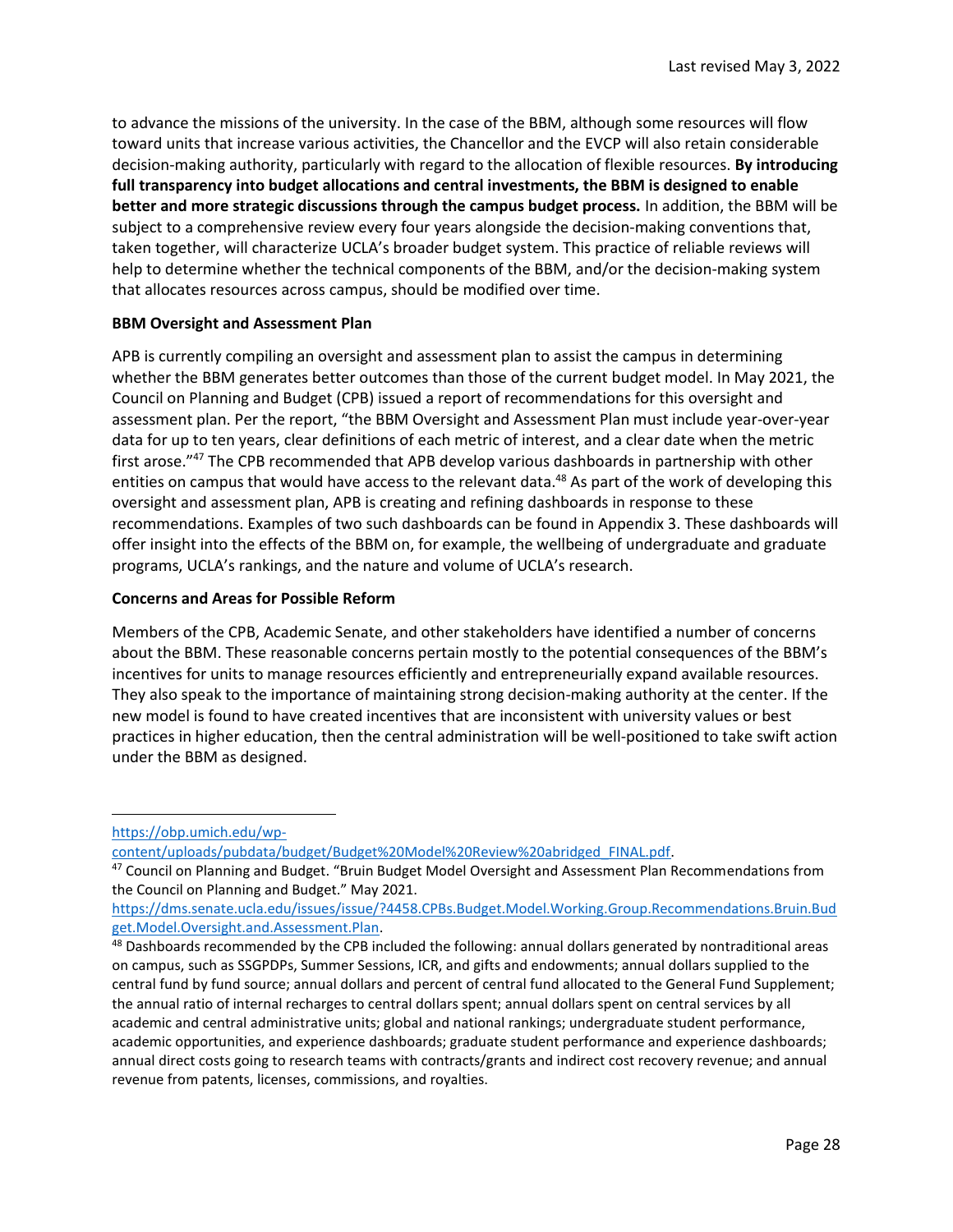One concern stemming from the activity-based components of the BBM is that units may attempt to attract students to both State-supported and self-supporting programs with an eye toward maximizing revenue, as opposed to maintaining or enhancing academic rigor and quality. In particular, units may try to attract students through grade inflation, easier courses, decreasing the number of required courses in a major, or offering local versions of courses commonly provided elsewhere (e.g., calculus for the social sciences). The budget model cannot fix this problem by formula. This problem would need to be addressed through policies and practices aimed at safeguarding academic quality and enforced by those who share in UCLA's governance. Such policies and practices already typify those of UCLA's Academic Senate and other regulatory bodies. To help with the process of assessing course difficulty, the Oversight and Assessment Plan includes a dashboard to monitor the "average median course GPA" across Schools/Divisions, along with the "DFW rate," which shows the extent to which students withdraw from their courses or receive the following grades: D+, D, D-, F, NP (not pass), or U (unsatisfied).

On a similar note, campus stakeholders have raised the concern that proposals for new SSGPDPs might proliferate with the implementation of the new budget model. Some of these self-supporting programs might not flourish, however, and units may be tempted to lower admissions standards to fill seats. To be clear, the instructional quality, admissions practices, and performance standards of SSGPDPs are all governed by UCLA's Academic Senate. For this reason, this concern could not be fixed by the parameters of the budget model either. This problem would be addressed by the substantial regulation of SSGPDPs already in place at UCLA. For more information about the guardrails in place to ensure that SSGPDPs meet the same standards of academic rigor and quality as State-supported programs, along with the practices on campus that ensure SSGPDP students are adequately supported, please see APB's September 2021 report, *Self-Supporting Graduate Professional Degree Program Growth at UCLA.*

Given the importance of managing resources efficiently under the BBM, another concern is that Deans might have an incentive to economize on faculty salaries by offering lower increases in merit reviews, making less aggressive retention offers, and showing bias toward hiring lower-salaried faculty. Similarly, units might not fill a faculty FTE line and replace a ladder faculty member with an adjunct professor if it helps the bottom line. To help assess the extent to which undergraduates and graduate students are being taught by ladder faculty, the Oversight and Assessment Plan includes dashboards that track both undergraduate and graduate student-credit hours by instructor status (ladder vs. non-ladder). The Plan also includes a dashboard that tracks which undergraduate courses have a Teaching Assistant (TA).

The new budget model may also pull faculty attention away from research, university service, undergraduate teaching, and collaborative work by incentivizing faculty to assist more in SSGPDPs and to monetize intellectual property. These concerns remain open issues, and APB is committed to researching best practices to address them. With respect to monitoring research trends, the Oversight and Assessment Plan includes dashboards that track citations per faculty, UCLA's global research reputation (as measured by rankings), and the number of highly-cited UCLA researchers across 21 broad categories

Even as APB delves into the open concerns surrounding the BBM, the BBM's broader budget system will be characterized by the close monitoring of various trends, including ladder faculty growth relative to enrollment growth. The BBM's Oversight and Assessment Plan will serve as an important tool for monitoring trends in undergraduate experiences, graduate-level experiences, and research and creative activities. Also integral to this broader budget system will be central discretion to implement and regulate the BBM and allocate flexible resources strategically. Lastly, as mentioned, the BBM will be subject to a comprehensive review every four years alongside its decision-making conventions. These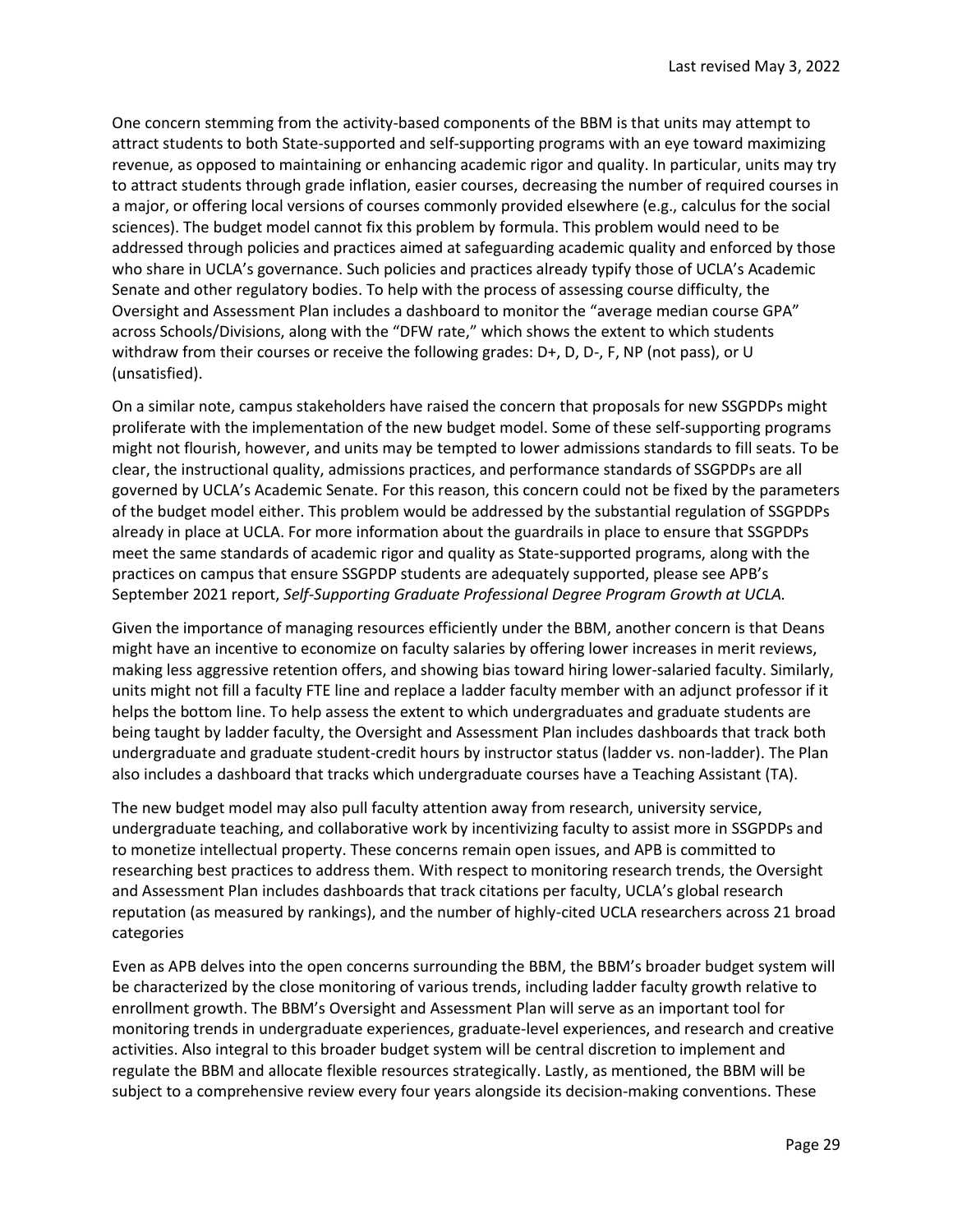reviews will ensure that trends emerging from the implementation of the BBM are not only tracked, but also harnessed to modify the model if needed.

In addition to the concerns noted above, the following design elements of the BBM tax model are the subject of ongoing conversation and will be resolved by APB by spring 2022:

- 1) Central administrative units are still in the process of creating Service Level Agreements describing the services that will be covered by the expenditure tax (and therefore no longer recharged to the campus), along with the services that will remain premium recharges.
- 2) The application of the BBM's tax model to UCLA Health and UCLA Auxiliaries is still under discussion. (Certain aspects of UCLA Health, however, such as IT, will be integrated into the new model by day one.)

#### **PATH FORWARD**

UCLA's distinctive model of shared governance dates back to UC's initial charter in 1868. Today's practice is one of strong collaboration and consultation on all important matters. APB has worked closely with the Senate's Council on Planning and Budget to develop the BBM over the course of four years. This effort has met the appropriately high bar of consultation expected by UCLA. Best efforts have been made to design a model that will be a valuable tool to help ensure, through improved financial resiliency, that UCLA's academic and research programs will thrive in its second century. That said, the campus needs to move forward together for a new budget model to be successful. 

APB anticipates a lengthy adjustment period for senior budget staff to learn and acclimate to the new model. For this reason, APB plans to offer consulting, training, and assistance to Schools, Divisions, and administrative areas. Additionally, UCLA's VC/CFO has made a commitment to offer more opportunities for faculty and staff to engage in discussion and dialogue about the new model. APB will be seeking input from Deans and Senate colleagues about best approaches for facilitating such dialogue through the end of this fiscal year. Given the limitations of all new budget models, the BBM is certainly not perfect as designed. For this reason, APB is committed to the continuous improvement of the model through stakeholder engagement as we move forward.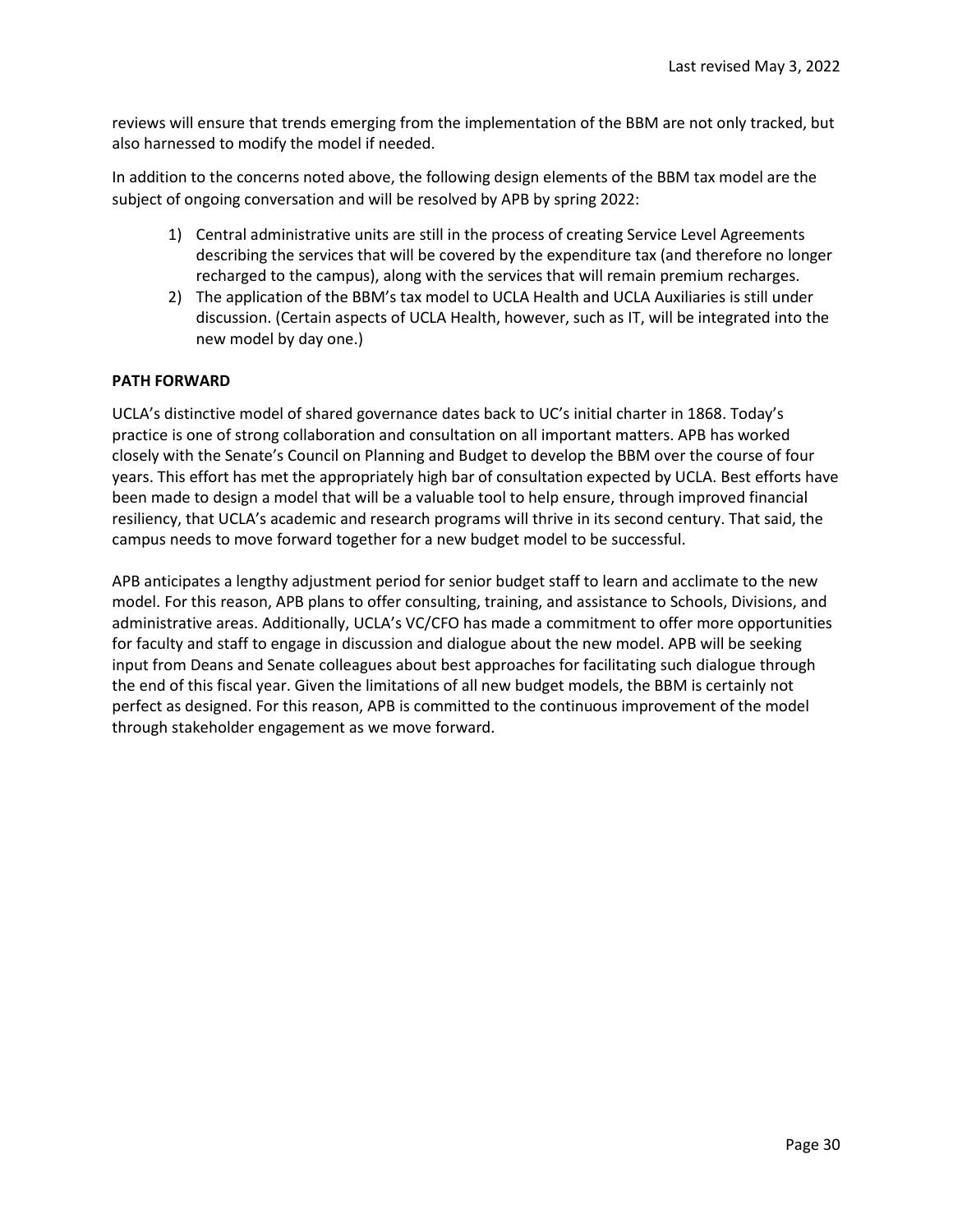#### **Appendix 1: The BBM Design Process**

APB was charged in fall 2017 to begin work on a new budget model given UCLA's suboptimal General Funds revenue outlook. In response, an internal committee was formed (comprised of four faculty members, including a former Academic Senate chair and two members of CPB, three assistant deans, and a representative from the central administration). The committee's early work was informed by consultations with several peer institutions and eventually deeper engagement with the University of Michigan, which adopted a discretionary, activity-based budget model in 1998-99 that has undergone multiple revisions and upgrades since that time.

The 2017-18 work was presented and discussed at a leadership retreat in February 2018 with 70 participants (Deans, Assistant Deans, Vice Provosts, Vice Chancellors, and Academic Senate members). Since then, APB has participated in more than 200 meetings, consulting on the new model with ~2,000 participants. Further consultation is ongoing, with plans for a stakeholder retreat at the end of 2021.

The BBM was developed and refined over the course of multiple meetings with Senate committees, including the CPB, Undergraduate Council, Executive Board, College Faculty Executive Committee, Committee on Interdisciplinary Activities, and Legislative Assembly. APB worked closely over two years with the Senate CPB subcommittees on the details of the proposed model. It also engaged in other informative activities, which included:

- consulting with William G. Ouchi, UCLA Anderson Distinguished Professor of Management and Organizations, who has written extensively on decentralization in educational institutions;
- running Senate-hosted sessions open to all faculty on important budget matters in 2018, 2019, and 2020;
- conducting spring 2020 budget model sessions with department chairs, joined by UCLA's EVCP, VC/CFO, and VC for Academic Personnel;
- meeting multiple times with Institute of American Cultures directors, International Institute directors, and Organized Research Unit directors; and
- hosting APB staff 1:1 sessions with Assistant Deans and administrative CFOs/Directors

Earlier versions of the BBM were modified to accommodate feedback provided during these consultations. For example, stakeholders determined that SSGPDP revenue should be classified in the lower, five-percent tax bracket in order to maximize departments' financial benefits associated with SSGPDPs. APB also incorporated stakeholder feedback into the BBM by ensuring that Schools/Divisions would be given credit for faculty teaching outside of their home Schools/Divisions. Lastly, based on stakeholder feedback, APB ensured that gift and endowment expenditures, along with research expenditures for grants that earn ICR below 25 percent, would be exempted from the BBM's tax system.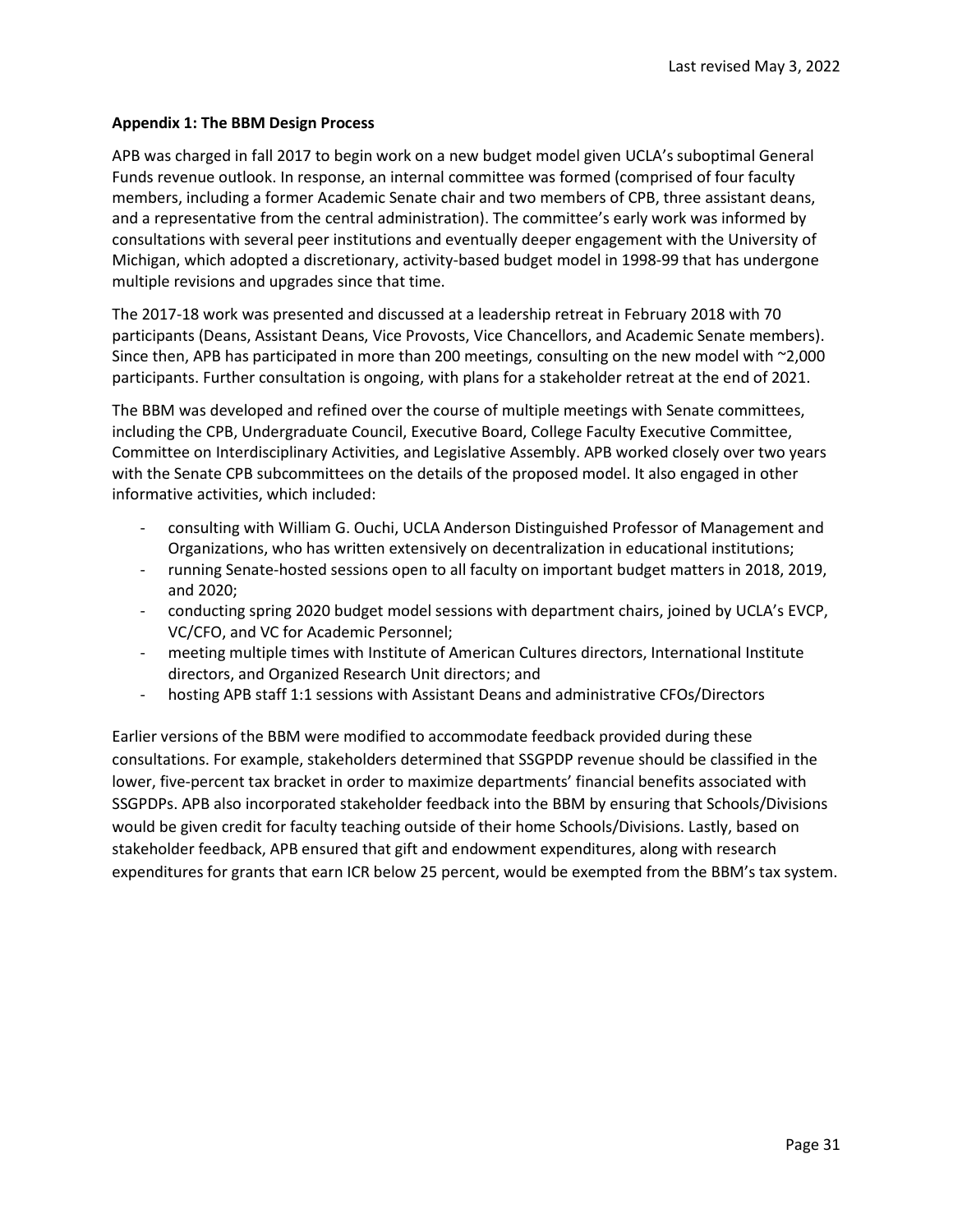# **Appendix 2: Hypothetical Flow of Tuition/NRST Revenue from One Undergraduate under the BBM (See Figure 8 for Visual Representation)**

|                                                              | \$/SCH     |     |                                |              |
|--------------------------------------------------------------|------------|-----|--------------------------------|--------------|
|                                                              | <b>SCH</b> |     | <b>BBM Weight</b> (net of RTA) | \$ Generated |
| Total \$ Generated by 1 Undergraduate                        |            |     |                                |              |
| Teaching SCH (Total SCH, Major + Service)                    | 45         | 80% | \$236                          | \$8,505      |
| Major SCH (Major Headcount *45)                              | 45         | 20% | \$236                          | \$2,126      |
|                                                              |            |     |                                | \$10,631     |
| <b>Example of Flow of Revenue to Schools for 1 Student</b>   |            |     |                                |              |
| School 1 (School of major, student takes 60% of courses)     |            |     |                                |              |
| Teaching SCH                                                 | 27         | 80% | \$236                          | \$5,103      |
| Major SCH                                                    | 45         | 20% | \$236                          | \$2,126      |
|                                                              |            |     |                                | \$7,229      |
| School 2 (Not school of major, student takes 40% of courses) |            |     |                                |              |
| <b>Teaching SCH</b>                                          | 18         | 80% | \$236                          | \$3,402      |
| Major SCH                                                    | 0          | 20% | \$236                          | <u>\$0</u>   |
|                                                              |            |     |                                | \$3,402      |
| <b>Total to Revenue to Schools</b>                           |            |     |                                | \$10,631     |

Note: This table represents one student, and also shows one year's worth of credit hours. The BBM considers a 3 year average of credit hours, weighing the most recent year at 50% and the years prior at 25% each.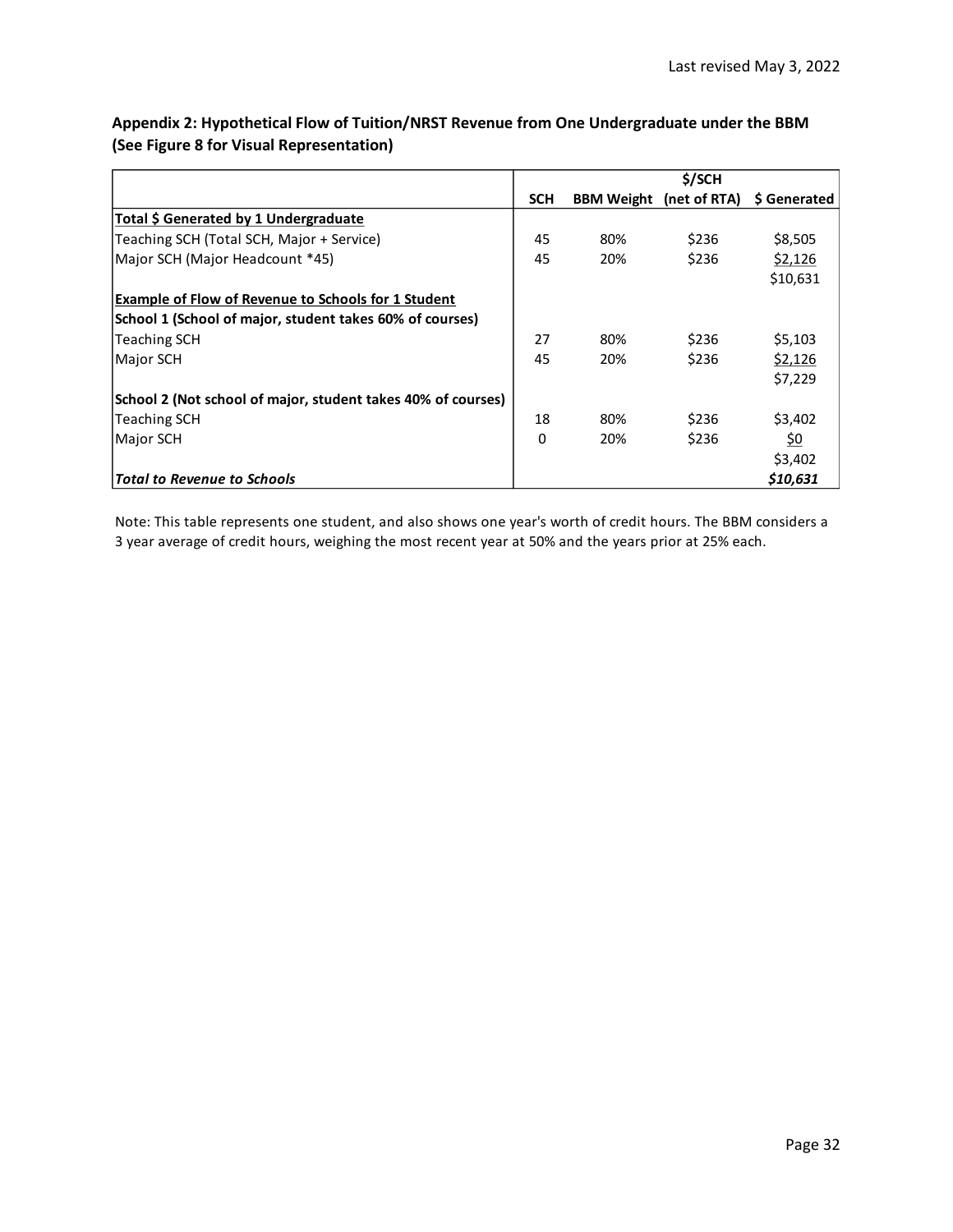

#### **Appendix 3: Example BBM Metrics Dashboards Developed by APB**